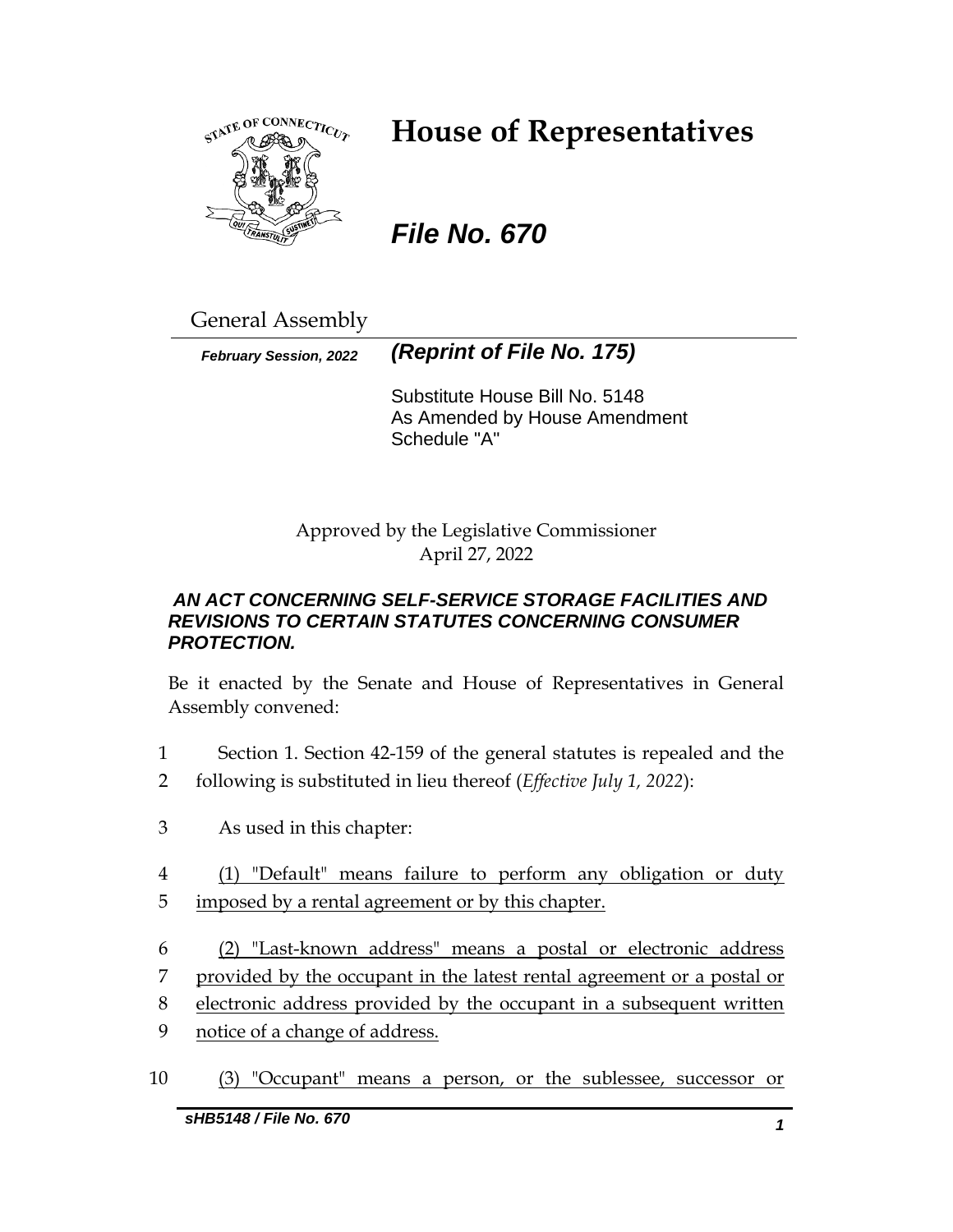assignee of a person, entitled to the use of a storage unit at a self-service 12 storage facility under a rental agreement, to the exclusion of others. (4) "Owner" means the owner, operator, lessor or sublessor of a self-14 service storage facility, an agent of such owner, operator, lessor or 15 sublessor or any other person authorized by such owner, operator, 16 lessor or sublessor to manage the facility or receive rent from an occupant under a rental agreement. (5) "Personal property" means movable property not affixed to land 19 and includes, but is not limited to, goods, merchandise, household items and motor vehicles.

 (6) "Rental agreement" means any written agreement or lease that 22 establishes or modifies the terms, conditions, rules or any other 23 provisions concerning the use and occupancy of a unit in a self-service 24 storage facility.

 **[**(1)**]** (7) "Self-service storage facility" means any real property designed and used for the renting or leasing of individual self-contained units of storage space to occupants who are to have access to such units for storing and removing personal property only, and not for residential purposes. A self-service storage facility and an owner are not a warehouse, as defined in section 42a-7-102, except that if an owner issues a document of title, as defined in section 42a-1-201, for the personal property stored, the owner and the occupant are subject to the provisions of article 7 of the Uniform Commercial Code and the provisions of this chapter do not apply.

 **[**(2) "Owner" means the owner, operator, lessor, or sublessor of a self- service storage facility, his or her agent, or any other person authorized by him or her to manage the facility or to receive rent from an occupant under a rental agreement.

 (3) "Occupant" means a person, or the sublessee, successor, or assignee of a person, entitled to the use of a storage unit at a self-service storage facility under a rental agreement, to the exclusion of others.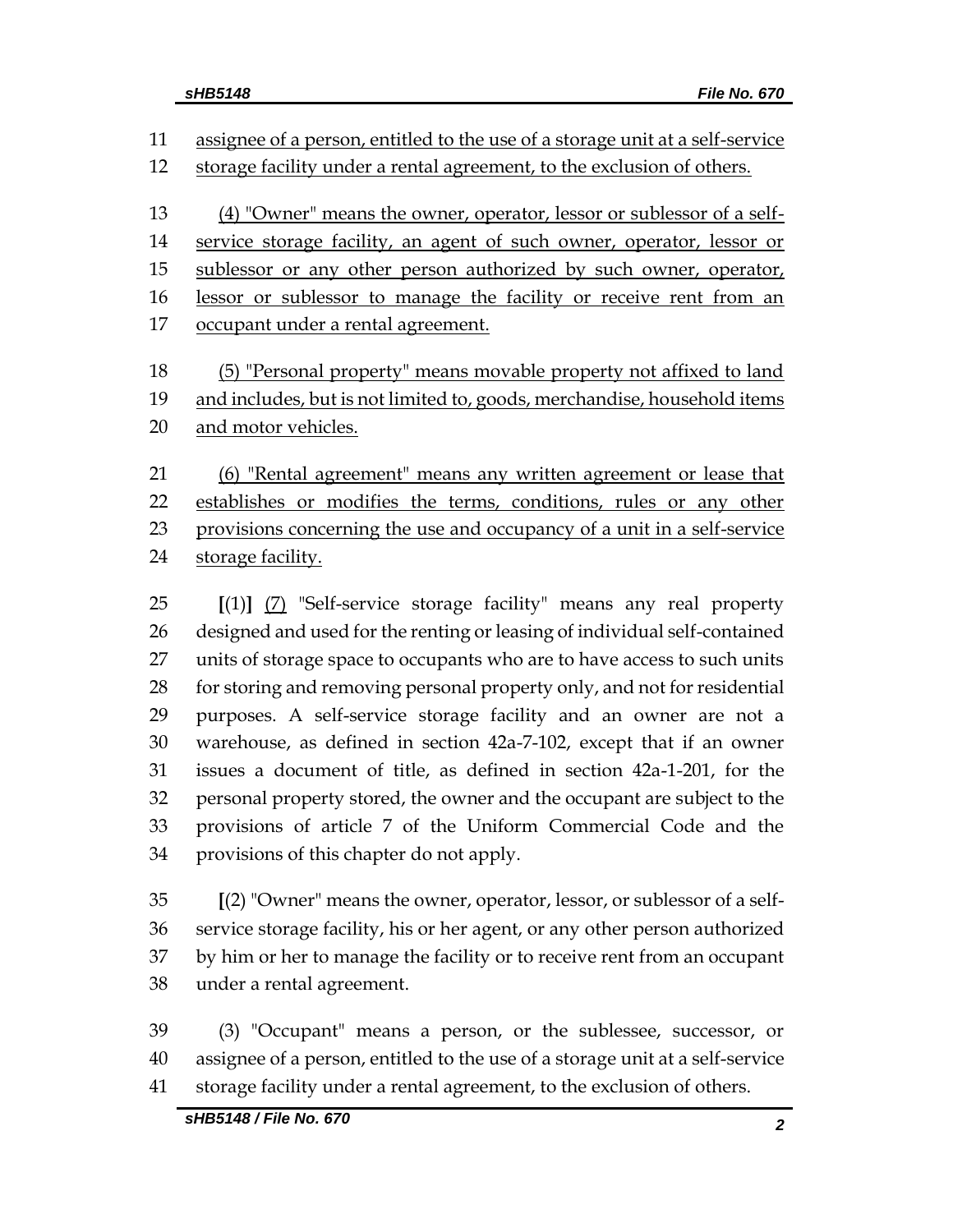(4) "Rental agreement" means any written agreement or lease that establishes or modifies the terms, conditions, rules or any other provisions concerning the use and occupancy of a unit in a self-service storage facility.

 (5) "Personal property" means movable property not affixed to land and includes, but is not limited to, goods, merchandise, household items and motor vehicles.

 (6) "Last-known address" means a postal or electronic address provided by the occupant in the latest rental agreement or a postal or electronic address provided by the occupant in a subsequent written notice of a change of address.

 (7) "Default" means failure to perform any obligation or duty imposed by a rental agreement or by this chapter.**]**

 Sec. 2. Section 42-160 of the general statutes is repealed and the following is substituted in lieu thereof (*Effective July 1, 2022*):

 (a) The owner of a self-service storage facility shall have a lien upon 58 all personal property located at such facility for  $(1)$  the amounts of any rent, labor or other valid charges incurred in relation to such personal property, **[**for**]** (2) any valid expenses incurred in the necessary preservation of such personal property, and **[**for**]** (3) any expenses reasonably incurred in the sale or other disposition of such personal property pursuant to law. Such lien attaches on the date of default by 64 the occupant. Notwithstanding the provisions of section  $42a-9-333<sub>L</sub>$  such lien shall not have priority over a lien or security interest which has attached or been perfected prior to such default.

 (b) If such personal property is a motor vehicle, the owner of a self- service storage facility shall contact the Department of Motor Vehicles in such manner as the commissioner shall prescribe for the purposes of determining the existence and identity of any lienholder and the name and address of the owner of the motor vehicle, as shown in the records of the department. The owner of a self-storage facility shall send a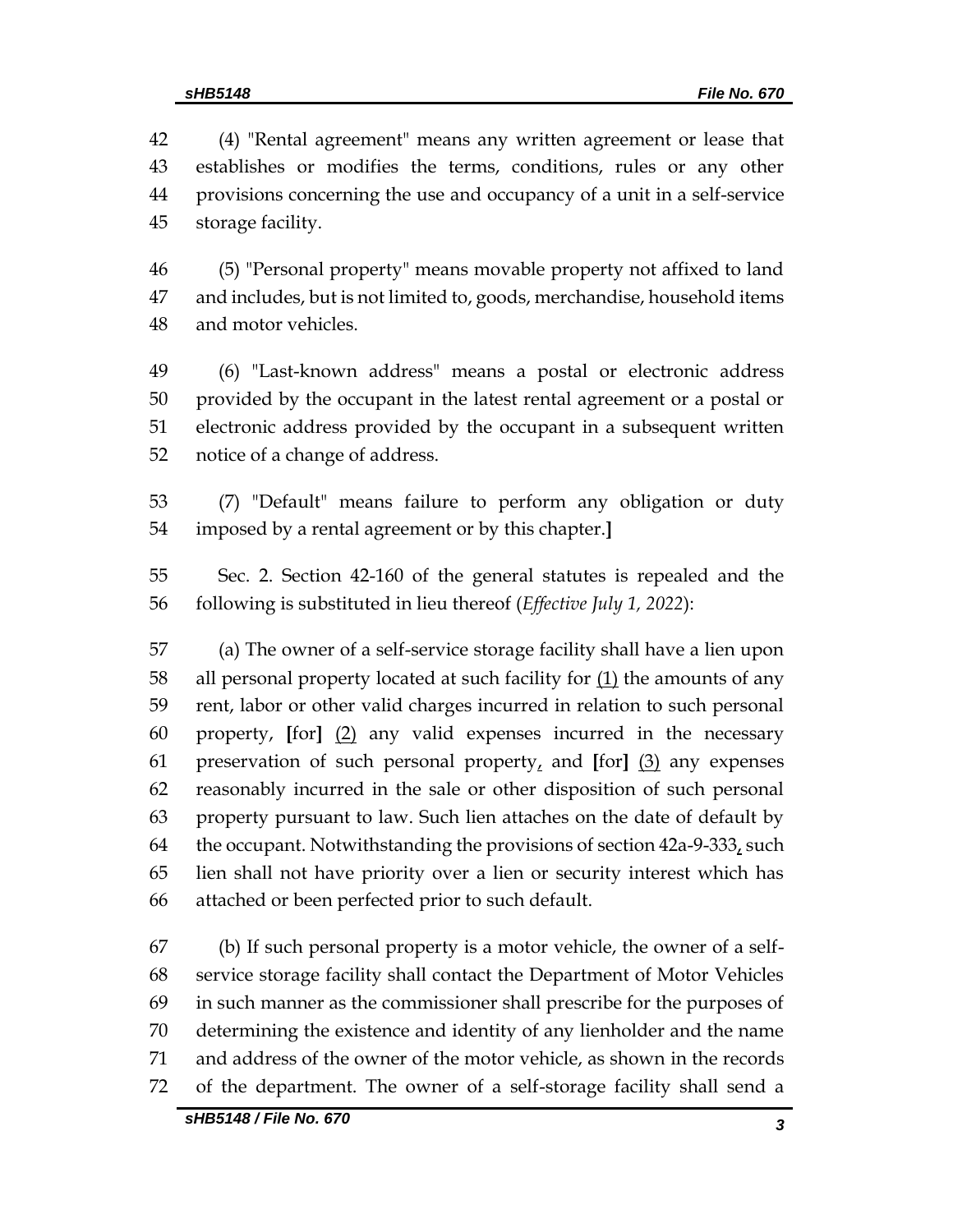written notice to the Commissioner of Motor Vehicles stating (1) the vehicle identification number of such motor vehicle, (2) the date such motor vehicle was left with the owner of such storage facility, (3) the date of default by the occupant, (4) the amount for which a lien is claimed, (5) the registration thereof if any number plates are on the motor vehicle, and (6) the name of the vehicle's owner and the name of the occupant who defaulted, and shall enclose a fee of ten dollars. Such notice shall be placed on file by the Commissioner of Motor Vehicles and be open to public inspection. Within ten days of receipt of such information concerning any lienholder and the owner of such motor vehicle, as shown in said department's records, the owner of such self- service storage facility shall send a written notice to any such lienholder and to the owner, if such owner is not the occupant, by postage paid registered or certified letter, return receipt requested, stating that such motor vehicle (A) is being held by such facility owner, and (B) has a lien attached pursuant to this chapter. Any sale of a motor vehicle under the provisions of this section shall be void unless the written notice to the commissioner required by this subsection has been given.

 (c) The Commissioner of Motor Vehicles shall adopt regulations, in accordance with the provisions of chapter 54, **[**(1)**]** to (1) specify the circumstances under which title to any motor vehicle abandoned at a self-storage facility may be transferred, and (2) **[**to**]** establish a procedure whereby the owner of a self-storage facility may obtain title to such motor vehicle.

 (d) If such personal property is a vessel, the owner of a self-service storage facility shall follow the requirements of sections 49-55 to 49-59, inclusive.

100 (e) If such personal property is a motor vehicle, vessel or trailer, and any rent, labor or other valid charges incurred in relation to such 102 personal property remains unpaid or unsatisfied for at least sixty days, the owner of a self-service storage facility may have such personal property towed from the self-service storage facility by an insured tower. Any owner that complies with the provisions of this subsection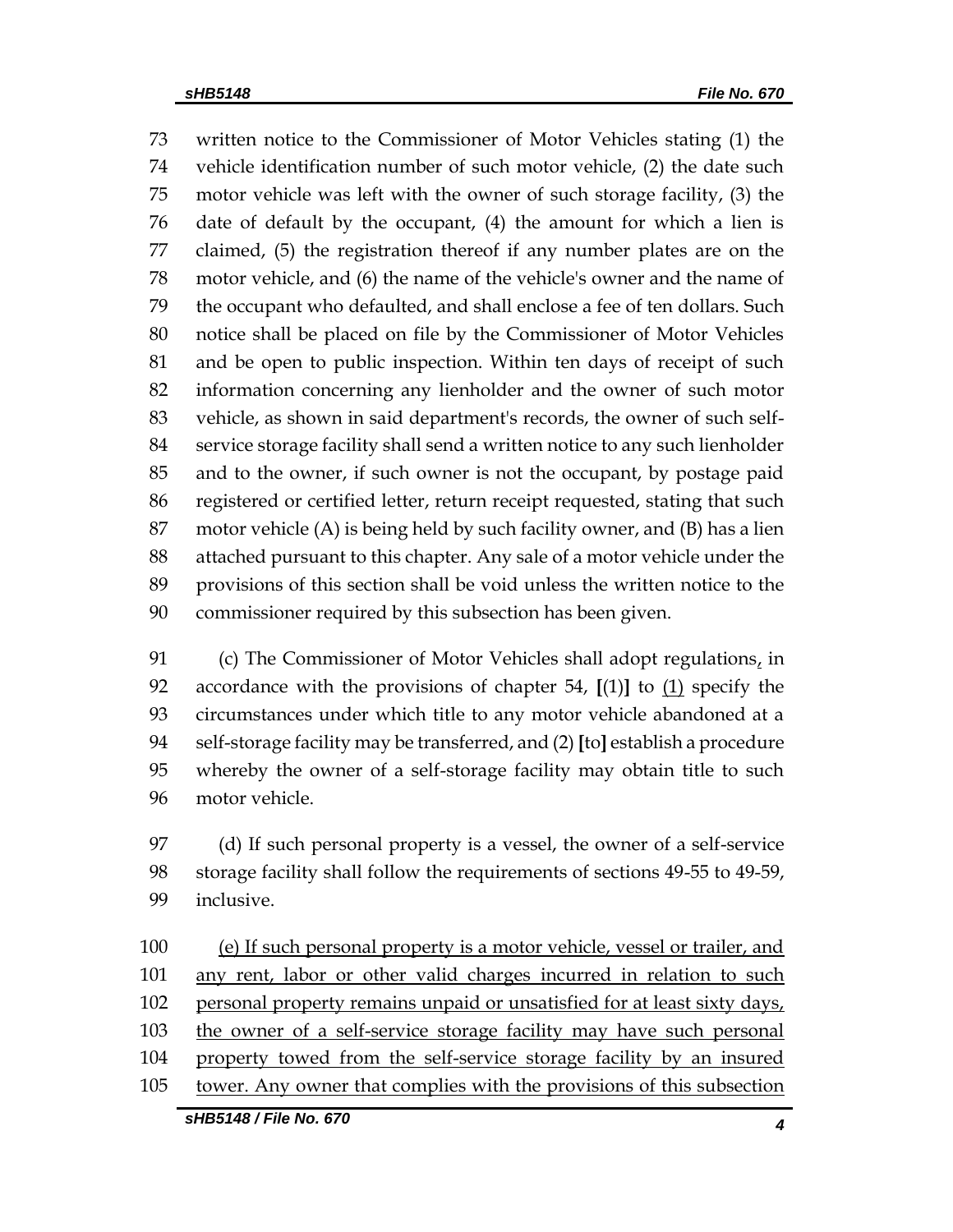106 need not comply with the provisions of subsections (b) to (d), inclusive, of this section.

 Sec. 3. Subsection (b) of section 42-161 of the general statutes is repealed and the following is substituted in lieu thereof (*Effective July 1, 2022*):

 (b) The owner shall notify the occupant and any person who has filed in such occupant's name a valid security interest in such property with the Secretary of the State of **[**his or her**]** such owner's intention to satisfy the lien with a written notice which shall be delivered in person or sent by electronic mail or by registered or certified mail, **[**return receipt requested**]** with a unique tracking number assigned by the United States Postal Service, to the last-known address of the occupant. If the owner sends notice by electronic mail to the occupant, a statement shall be included in such electronic mail, indicating that opening of such electronic mail is acceptance of such notice by the occupant pursuant to this section.

 Sec. 4. Section 42-163 of the general statutes is repealed and the following is substituted in lieu thereof (*Effective July 1, 2022*):

 Any sale or other disposition of the personal property of the occupant 125 shall conform to the terms of the notice as provided in section 42-162, as amended by this act, and shall be held (1) at the self-service storage facility, **[**or**]** (2) at the nearest suitable place convenient to where such 128 personal property is stored or held, or (3) online.

 Sec. 5. Section 42-164 of the general statutes is repealed and the following is substituted in lieu thereof (*Effective July 1, 2022*):

 (a) After the expiration of the time given in the notice for the occupant to pay the amount due, if the owner wishes, **[**he**]** the owner may **[**place an advertisement of**]** advertise the sale or other disposition of the personal property in **[**a**]** any print or online newspaper of **[**substantial**]** general circulation in the municipality where the self-service storage facility is located or on any publicly accessible, independent Internet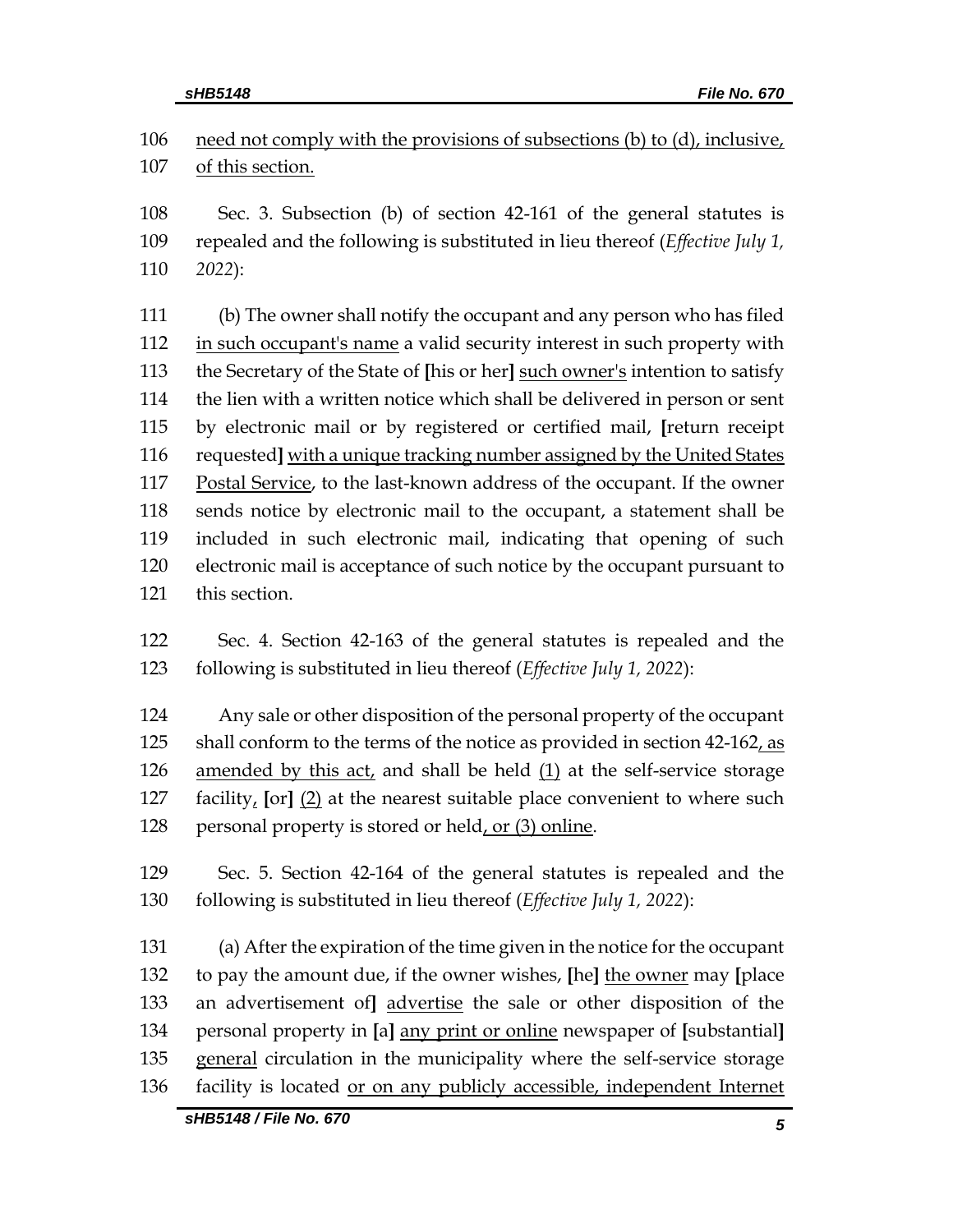137 web site that regularly conducts online auctions of personal property. Such advertisement shall be published at least **[**twice**]** once within a period not less than ten days preceding the date of such sale or other disposition. The advertisement shall include: (1) A description of the personal property subject to the lien according to the requirements of 142 section 42-162, as amended by this act; (2) the name of the occupant, the address of the self-service storage facility, the unit number, if any, of the storage space where the personal property is located; and (3) the time, place and manner of the sale or other disposition.

 (b) Such sale or other disposition of the personal property shall not take place sooner than ten days after **[**the first**]** publication of the advertisement nor sixty days after the date of default.

 **[**(c) If there is no newspaper of substantial circulation in the municipality in which the self-service storage facility is located, the advertisement shall be posted at least ten days before the date of the sale or other disposition of the personal property in not less than six conspicuous places in the neighborhood where the self-service storage facility is located.**]**

 **[**(d)**]** (c) The proceeds of a sale under this section shall be allocated to 156 pay the expenses of such sale, then to the holder of any lien or security interest having priority over that of such owner, then to the owner.

 Sec. 6. Subsection (g) of section 20-432 of the 2022 supplement to the general statutes, as amended by section 8 of public act 21-197, is repealed and the following is substituted in lieu thereof (*Effective July 1, 2022*):

*sHB5148 / File No. 670 6* (g) Before the commissioner may issue any order directing payment out of the guaranty fund to an owner pursuant to **[**subsections**]** subsection (e) or (f) of this section, the commissioner shall first notify the contractor of the owner's application for an order directing payment out of the guaranty fund and of the contractor's right to a hearing to contest the disbursement in the event that the contractor has already paid the owner or is complying with a payment schedule in accordance with a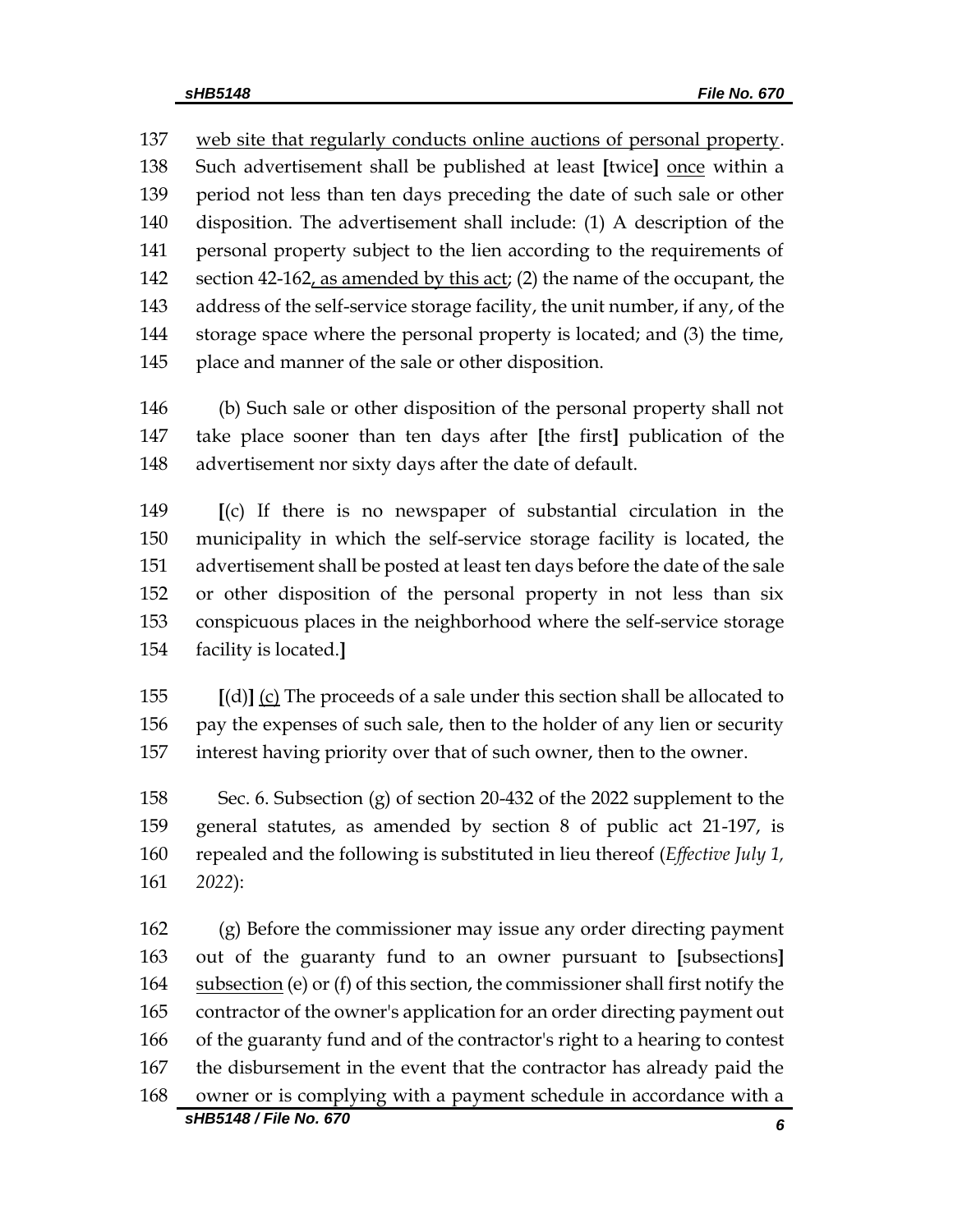court judgment, order or decree. Such notice shall be given to the contractor not later than fifteen days after receipt by the commissioner of the owner's application for an order directing payment out of the guaranty fund. If the contractor requests a hearing, in writing, by certified mail not later than fifteen days after receiving the notice from the commissioner, the commissioner shall grant such request and shall conduct a hearing in accordance with the provisions of chapter 54. If the commissioner does not receive a request by certified mail from the contractor for a hearing not later than fifteen days after the contractor's receipt of such notice, the commissioner shall determine that the owner has not been paid, and the commissioner shall issue an order directing payment out of the guaranty fund for the amount unpaid upon the judgment, order or decree for actual damages and costs taxed by the court against the contractor, exclusive of punitive damages, or for the amount unpaid upon the order of restitution.

 Sec. 7. Subsection (b) of section 20-691 of the 2022 supplement to the general statutes is repealed and the following is substituted in lieu thereof (*Effective October 1, 2022*):

 (b) (1) A person seeking registration as a locksmith shall apply to the commissioner on a form provided by the commissioner. The application shall include the applicant's name, residence address, business address, business telephone number, a question as to whether the applicant has been convicted of a felony in any state or jurisdiction, and such other information as the commissioner may require. The applicant shall submit to a request by the commissioner for a state and national criminal history records check conducted in accordance with the provisions of section 29-17a. No registration shall be issued unless the commissioner has received the results of **[**a**]** such records check. In accordance with the provisions of section 46a-80 and after a hearing held pursuant to chapter 54, the commissioner may revoke, refuse to issue or refuse to renew a registration when an applicant's criminal history records check reveals the applicant has been convicted of a crime of dishonesty, fraud, theft, assault, other violent offense or a crime related to the performance of locksmithing.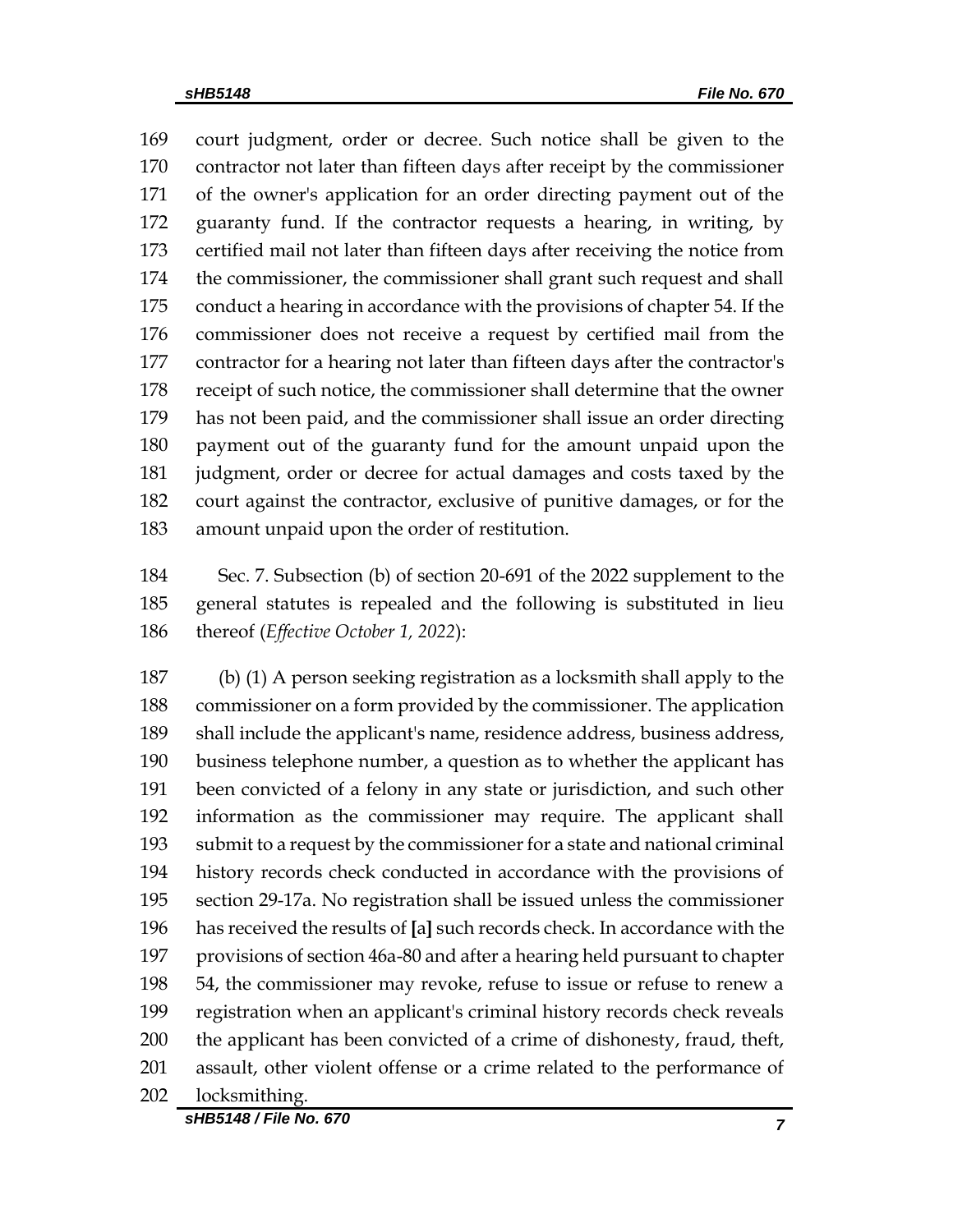(2) The application fee for registration as a locksmith and the biennial renewal fee for such registration shall be two hundred dollars.

 (3) The department shall establish and maintain a registry of locksmiths. The registry shall contain the names and addresses of registered locksmiths and such other information as the commissioner may require. Such registry shall be updated at least annually by the department, be made available to the public upon request and be published on the department's Internet web site.

 (4) No person shall engage in locksmithing, use the title locksmith or display or use any words, letters, figures, title, advertisement or other method to indicate said person is a locksmith unless such person has obtained a registration as provided in this section.

 (5) The following persons shall be exempt from registration as a locksmith, but only if the person performing the service does not hold himself or herself out to the public as a locksmith: (A) Persons employed by a state, municipality or other political subdivision, or by any agency or department of the government of the United States, acting in their official capacity; (B) automobile service dealers who service, install, repair or rebuild automobile locks; (C) retail merchants selling locks or similar security accessories or installing, programming, repairing, maintaining, reprogramming, rebuilding or servicing electronic garage door devices; (D) members of the building trades who install or remove complete locks or locking devices in the course of residential or commercial new construction or remodeling; (E) employees of towing services **[**,**]** or repossessors, or **[**an**]** employees or representatives of automobile **[**club representative or employee opening**]** clubs, who open automotive locks in the normal course of **[**his or her**]** their business. The provisions of this section shall not prohibit an employee of a towing service from opening motor vehicles to enable a vehicle to be moved without towing, provided the towing service does not hold itself out to 233 the public, by directory advertisement, through a sign at the facilities of the towing service or by any other form of advertisement, as a locksmith; (F) students in a course of study in locksmith programs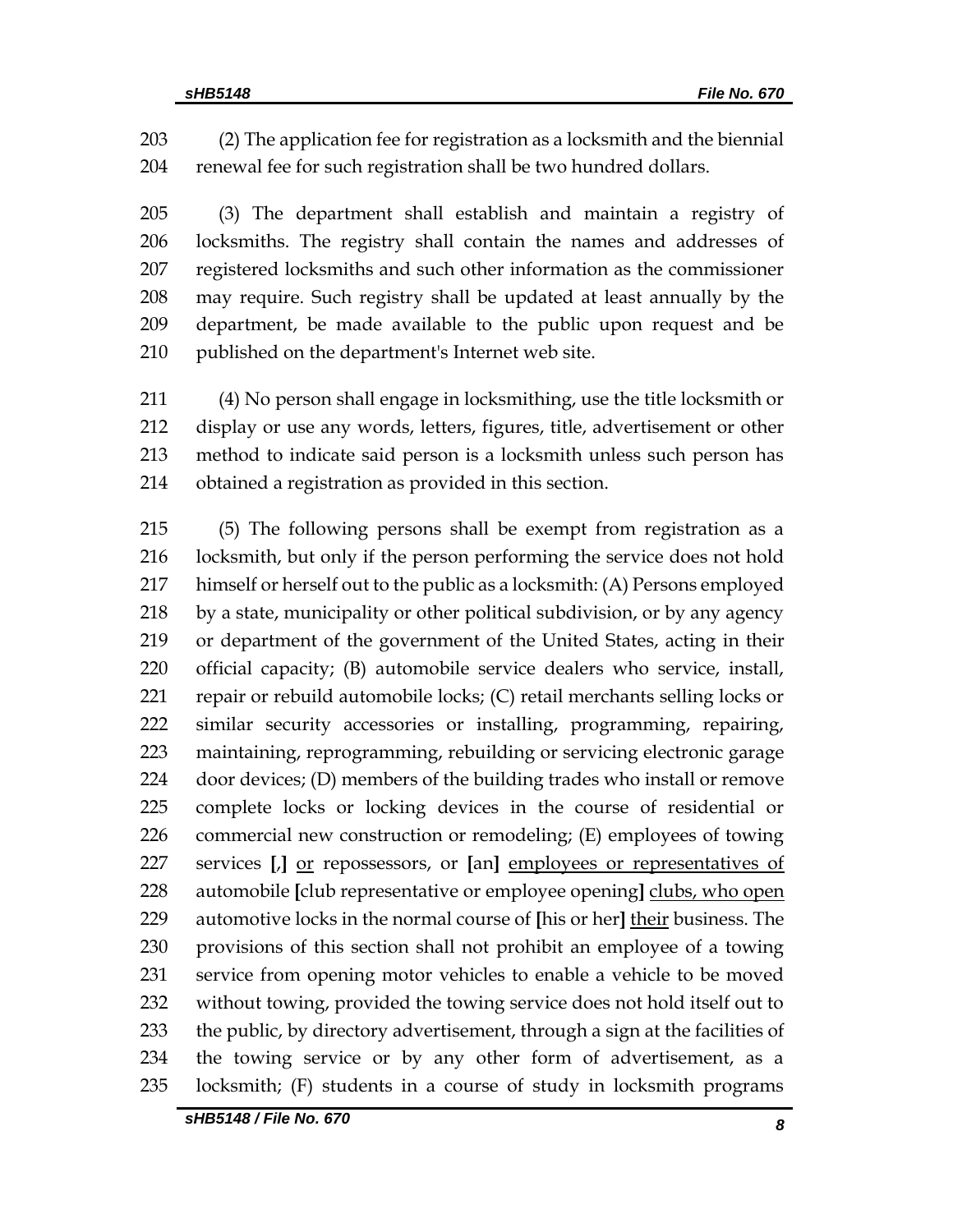approved by the department; (G) warranty services by a lock manufacturer or its employees on the manufacturer's own products; (H) maintenance employees of a property owner or property management companies at multifamily residential buildings, who service, install, repair or open locks for tenants; (I) persons employed as security personnel at schools or institutions of higher education who open locks while acting in the course of their employment; and (J) persons who service, install or repair electronic locks, access control devices or other similar locking devices that connect to an electronic security system, provided such persons maintain an electrical contractor or journeyperson licensed to perform such work as required pursuant to chapter 393.

 Sec. 8. Subsection (d) of section 21-71 of the 2022 supplement to the general statutes is repealed and the following is substituted in lieu thereof (*Effective October 1, 2022*):

 (d) The department may issue an order to any owner determined to be in violation of any provision of this chapter or any regulation issued under this section after an inspection of a mobile manufactured home park, providing for the immediate discontinuance of the violation or timely remediation of such violation. Any owner of a mobile manufactured home park who fails to comply with any orders contained in a notice of violation resulting from a reinspection of such park not later than thirty days after **[**of**]** issuance of such notice, including confirmation of active licensure, shall be fined five hundred dollars per violation and shall follow the procedures specified in section 51-164n.

 Sec. 9. Subdivision (21) of section 21a-420 of the 2022 supplement to the general statutes is repealed and the following is substituted in lieu thereof (*Effective October 1, 2022*):

 (21) "Equity" and "equitable" means efforts, regulations, policies, programs, standards, processes and any other functions of government or principles of law and governance intended to: (A) Identify and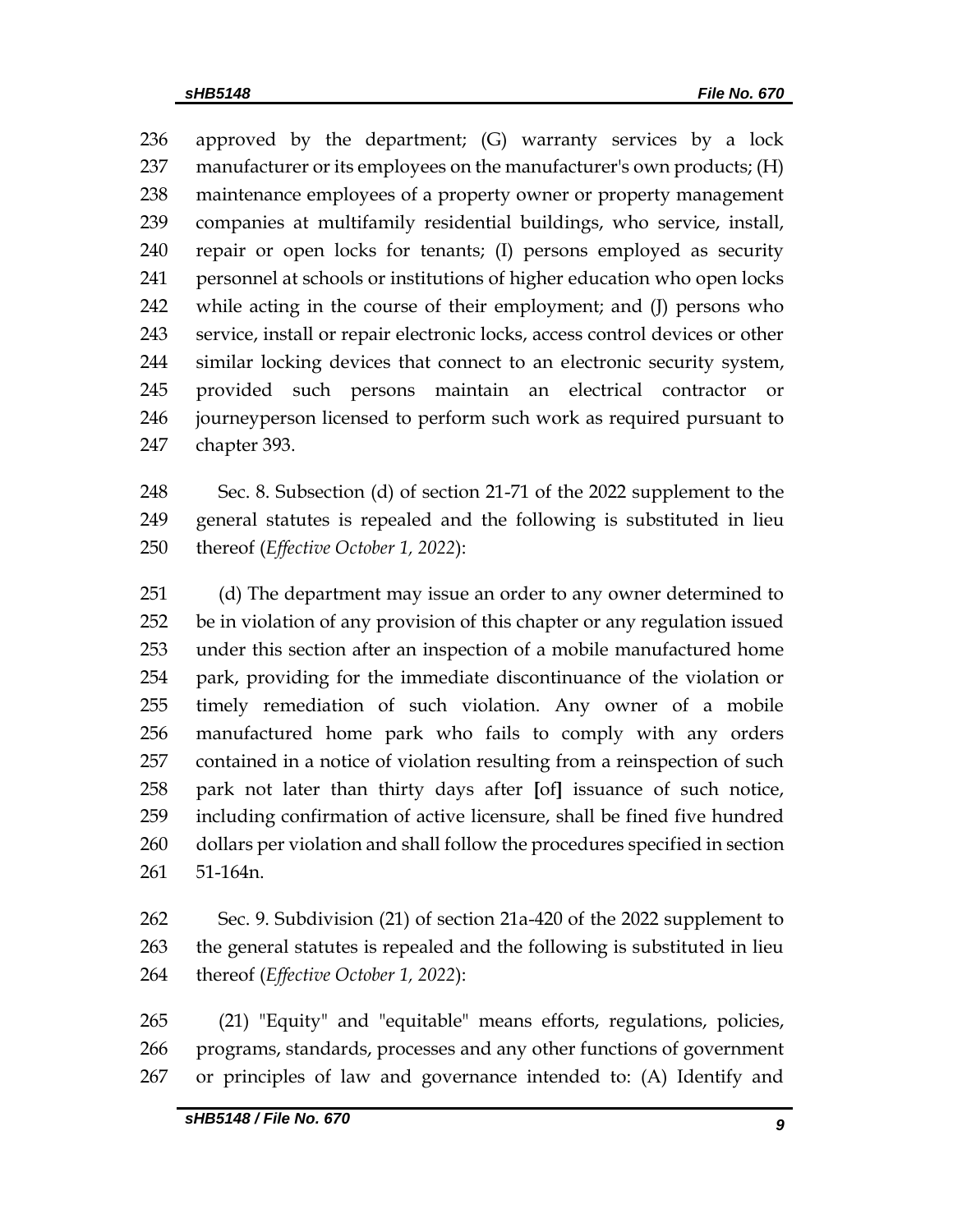remedy past and present patterns of discrimination and disparities of race, ethnicity, gender and sexual orientation; (B) ensure that such patterns of discrimination and disparities, whether intentional or unintentional, are neither reinforced nor perpetuated; and (C) prevent the emergence and persistence of foreseeable future patterns of discrimination or disparities of race, ethnicity, gender **[**,**]** and sexual orientation;

 Sec. 10. Subsection (e) of section 21a-420z of the 2022 supplement to the general statutes is repealed and the following is substituted in lieu thereof (*Effective October 1, 2022*):

 (e) The commissioner shall adopt regulations, in accordance with chapter 54, to implement the provisions of RERACA. Notwithstanding the requirements of sections 4-168 to 4-172, inclusive, in order to effectuate the purposes of RERACA and protect public health and safety, prior to adopting such regulations the commissioner shall issue policies and procedures to implement the provisions of this section that shall have the force and effect of law. The commissioner shall post all policies and procedures on the department's Internet web site, and submit such policies and procedures to the Secretary of the State for posting on the eRegulations System, at least fifteen days prior to the effective date of any policy or procedure. Any such policy or procedure shall no longer be effective upon the earlier of either adoption of such policy or procedure as a final regulation under section 4-172 or forty- eight months from July 1, 2021, if such final regulations have not been submitted to the legislative regulation review committee for consideration under section 4-170. The commissioner shall issue policies and procedures, and thereafter adopt final regulations, requiring that: (1) The delivery service and transporter meet certain security requirements related to the storage, handling and transport of cannabis, the vehicles employed, the conduct of employees and agents, and the documentation that shall be maintained by the delivery service, transporter and its drivers; (2) a delivery service that delivers cannabis to consumers maintain an online interface that verifies the age of consumers ordering cannabis for delivery and meets certain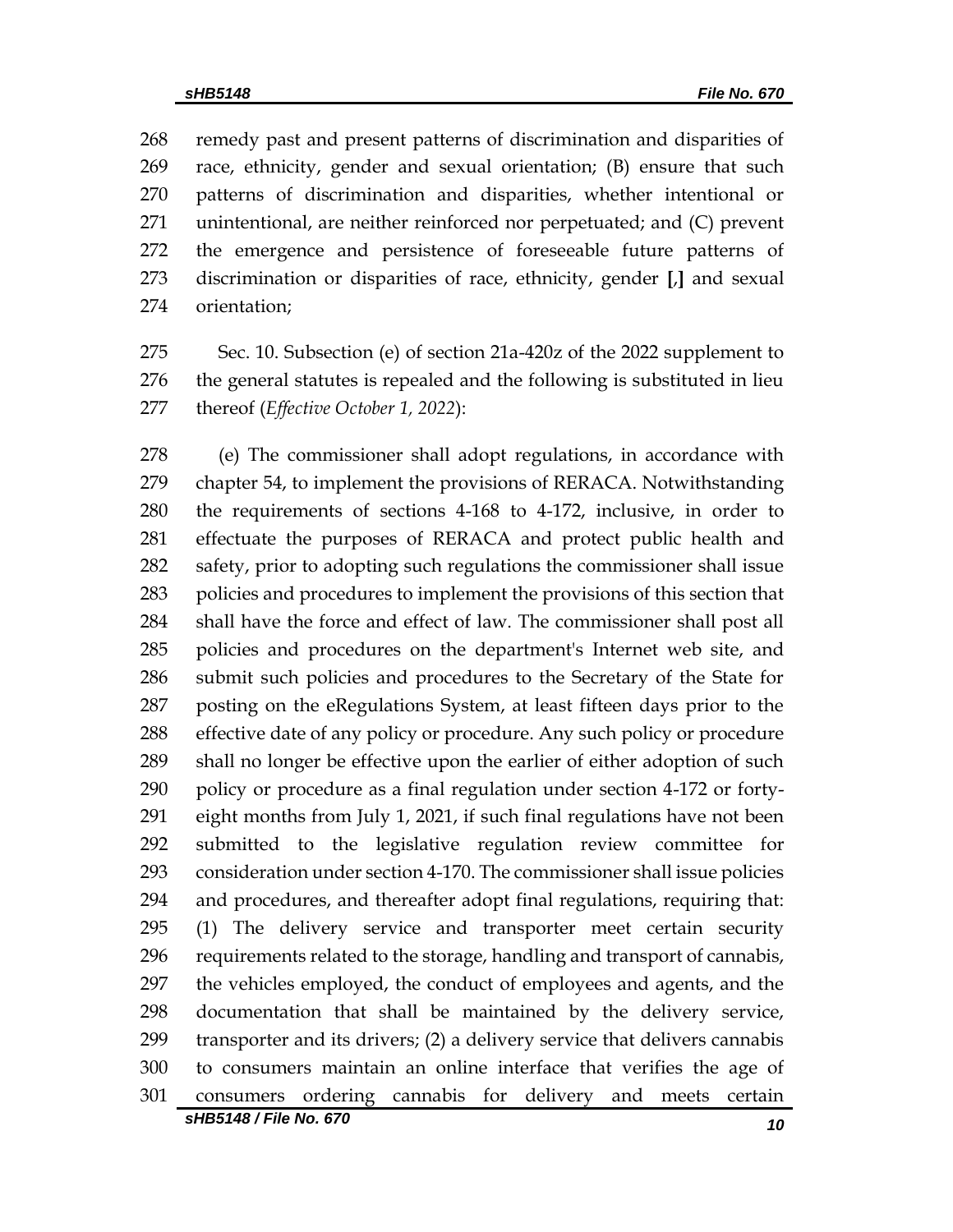specifications and data security standards; and (3) a delivery service that delivers cannabis to consumers, qualifying patients or caregivers, and all employees and agents of such licensee, to verify the identity of the qualifying patient, caregiver or consumer and the age of the consumer upon delivery of cannabis to the end consumer, qualifying patient **[**,**]** or caregiver, in a manner acceptable to the commissioner. The individual placing the cannabis order shall be the individual accepting delivery of the cannabis except, in the case of a qualifying patient, the individual accepting the delivery may be the caregiver of such qualifying patient.

 Sec. 11. Subsection (b) of section 29-143b of the 2022 supplement to the general statutes is repealed and the following is substituted in lieu thereof (*Effective October 1, 2022*):

 (b) Nothing in section 29-133 or 29-136 shall be construed to preclude the hiring of certified lifeguards under the age of eighteen to oversee aquatic rides and devices such as pools, water slides, lazy rivers **[**,**]** or interactive aquatic play devices, provided an adult of at least eighteen years of age who is trained in normal operating and emergency procedures supervises the area containing such aquatic rides or devices.

 Sec. 12. Subsection (a) of section 30-37f of the 2022 supplement to the general statutes is repealed and the following is substituted in lieu thereof (*Effective October 1, 2022*):

 (a) Notwithstanding the provisions of any general statute or regulation to the contrary, (1) the state of Connecticut, as owner or lessor of premises at Bradley International Airport, shall be permitted to enter into an arrangement with any concessionaire or lessee holding a permit or permits at Bradley International Airport, and receive payments from such concessionaire or lessee, without regard to the level or percentage of gross receipts from the gross sales of alcoholic liquor by such concessionaire or lessee; (2) any person may be a permittee for more than one cafe permit issued pursuant to subsection (d) of section 30-22a; and (3) any area subject to a permit in Bradley International Airport that is contiguous to or within any concourse area shall not be required to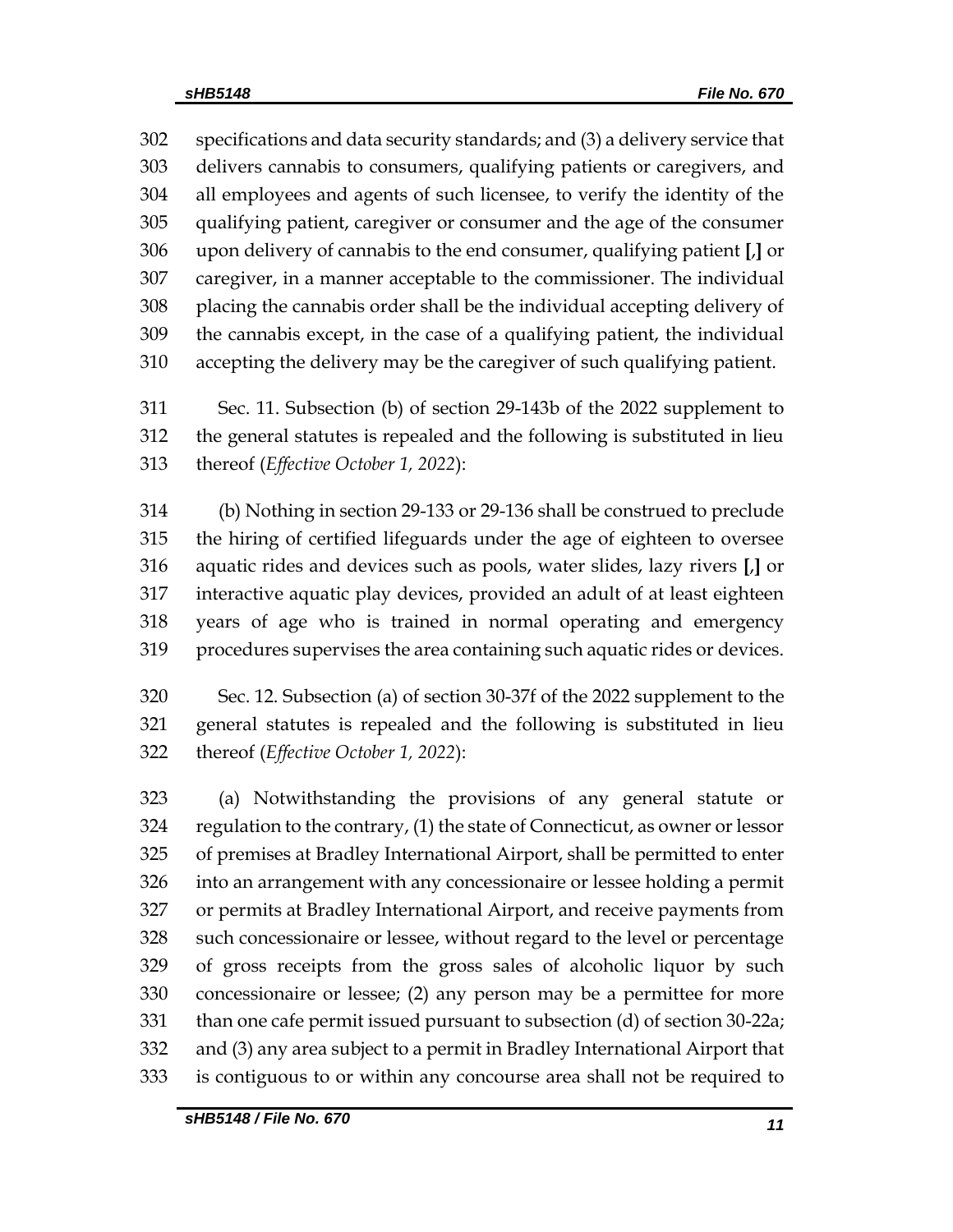provide a single point of egress or ingress or to effectively separate the bar area or any dining area from the concourse area by means of partitions, fences **[**,**]** or doors, provided that a permittee of such area may be required by the Department of Consumer Protection to provide a barrier to separate the back bar area from the concourse area to prevent public access to the portion of the back bar area from which liquor is dispensed, if physically practicable.

 Sec. 13. Subsection (b) of section 30-48 of the 2022 supplement to the general statutes is repealed and the following is substituted in lieu thereof (*Effective October 1, 2022*):

*sHB5148 / File No. 670 12* (b) No permittee or backer thereof and no employee or agent of such permittee or backer shall borrow money or receive credit in any form for a period in excess of thirty days, directly or indirectly, from any manufacturer permittee, or backer thereof, or from any wholesaler permittee, or backer thereof, of alcoholic liquor or from any member of the family of such manufacturer permittee or backer thereof or from any stockholder in a corporation manufacturing or wholesaling such liquor, and no manufacturer permittee or backer thereof or wholesaler permittee or backer thereof or member of the family of either of such permittees or of any such backer, and no stockholder of a corporation manufacturing or wholesaling such liquor shall lend money or otherwise extend credit, directly or indirectly, to any such permittee or backer thereof or to the employee or agent of any such permittee or backer. A wholesaler permittee or backer, or a manufacturer permittee or backer, that has not received payment in full from a retailer permittee or backer within thirty days after the date such credit was extended to such retailer or backer or to an employee or agent of any such retailer or backer, shall give a written notice of obligation to such retailer within the five days following the expiration of the thirty-day period of credit. The notice of obligation shall state: The amount due; the date credit was extended; the date the thirty-day period ended; **[**,**]** and that the retailer is in violation of this section. A retailer who disputes the accuracy of the "notice of obligation" shall, within the ten days following the expiration of the thirty-day period of credit, give a written response to notice of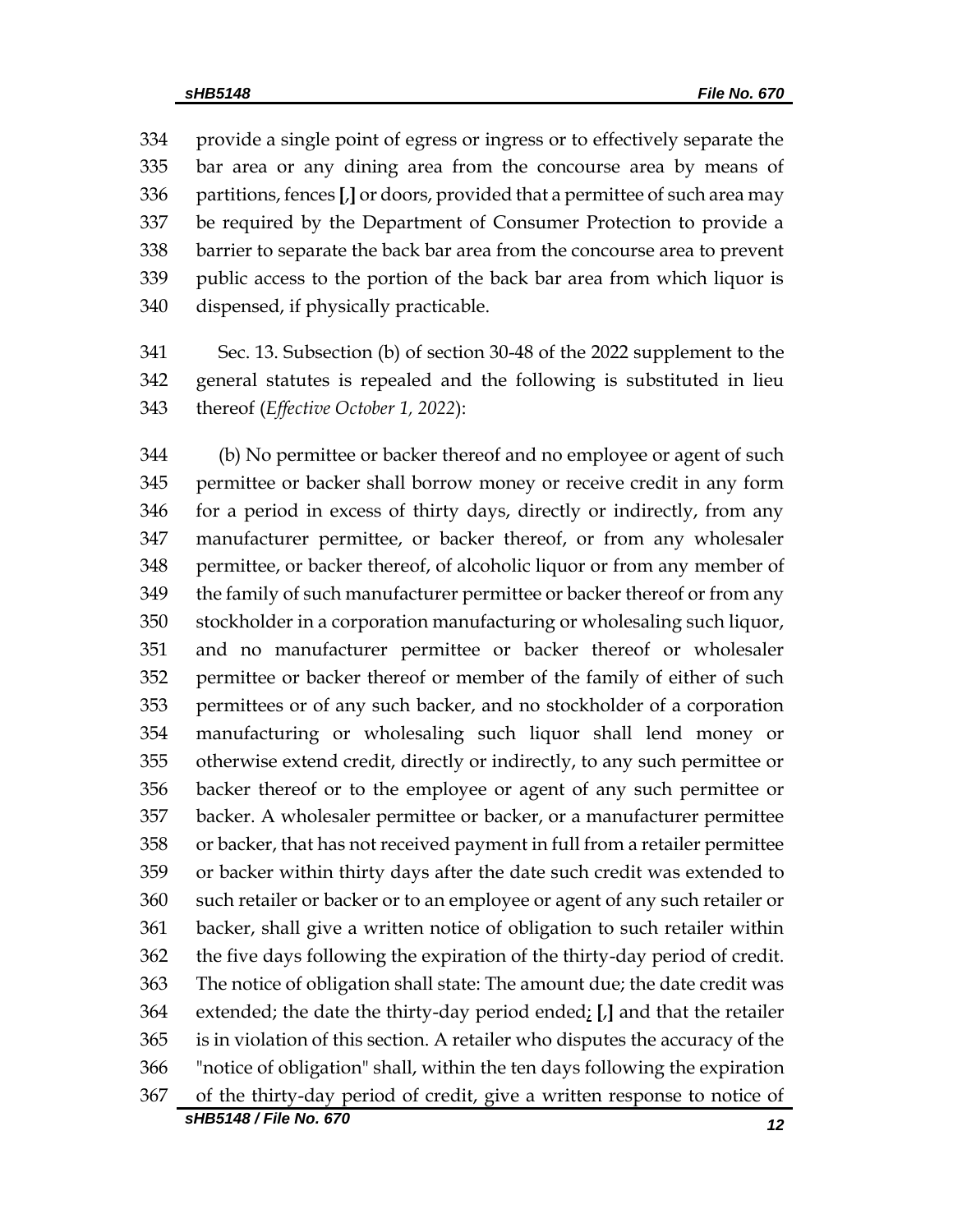obligation to the department and give a copy to the wholesaler or manufacturer who sent the notice. The response shall state the retailer's basis for dispute and the amount, if any, admitted to be owed for more than thirty days; the copy forwarded to the wholesaler or manufacturer shall be accompanied by the amount admitted to be due, if any, and such payment shall be made and received without prejudice to the rights of either party in any civil action. Upon receipt of the retailer's response, the chairman of the commission or such chairman's designee shall conduct an informal hearing with the parties being given equal opportunity to appear and be heard. If the chairman or such chairman's designee determines that the notice of obligation is accurate, the department shall forthwith issue an order directing the wholesaler or manufacturer to promptly give all manufacturers and wholesalers engaged in the business of selling alcoholic liquor to retailers in this state, a "notice of delinquency". The notice of delinquency shall identify the delinquent retailer, and state the amount due and the date of the expiration of the thirty-day credit period. No wholesaler or manufacturer receiving a notice of delinquency shall extend credit by the sale of alcoholic liquor or otherwise to such delinquent retailer until after the manufacturer or wholesaler has received a "notice of satisfaction" from the sender of the notice of delinquency. If the chairman or such chairman's designee determines that the notice of obligation is inaccurate, the department shall forthwith issue an order prohibiting a notice of delinquency. The party for whom the determination by the chairman or such chairman's designee was adverse, shall promptly pay to the department a part of the cost of the proceedings as determined by the chairman or such chairman's designee, which shall not be less than fifty dollars. The department may suspend or revoke the permit of any permittee who, in bad faith, gives an incorrect notice of obligation, an incorrect response to notice of obligation, or an unauthorized notice of delinquency. If the department does not receive a response to the notice of obligation within such ten- day period, the delinquency shall be deemed to be admitted and the wholesaler or manufacturer who sent the notice of obligation shall, within the three days following the expiration of such ten-day period,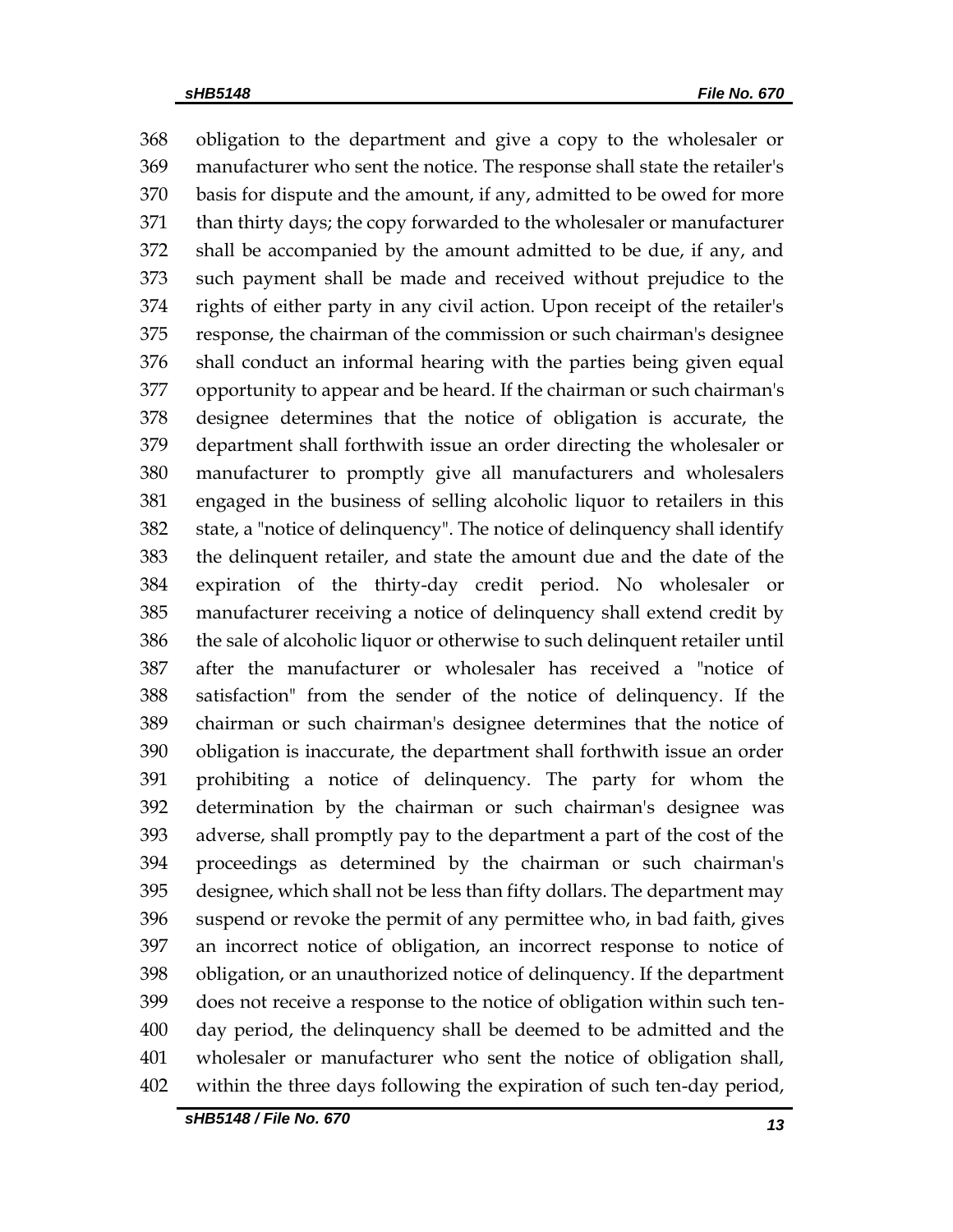give a notice of delinquency to the department and to all wholesalers and manufacturers engaged in the business of selling alcoholic liquor to retailers in this state. A notice of delinquency identifying a retailer who does not file a response within such ten-day period shall have the same effect as a notice of delinquency given by order of the chairman or such chairman's designee. A wholesaler permittee or manufacturer permittee that has given a notice of delinquency and that receives full payment for the credit extended, shall, within three days after the date of full payment, give a notice of satisfaction to the department and to all wholesalers and manufacturers to whom a notice of delinquency was sent. The prohibition against extension of credit to such retailer shall be void upon such full payment. The department may revoke or suspend any permit for a violation of this section. An appeal from an order of revocation or suspension issued in accordance with this section may be taken in accordance with section 30-60.

 Sec. 14. Section 42-179 of the 2022 supplement to the general statutes is repealed and the following is substituted in lieu thereof (*Effective October 1, 2022*):

 (1) "Consumer" means the purchaser, other than for purposes of resale, of a motor vehicle, a lessee of a motor vehicle, any person to whom such motor vehicle is transferred during the duration of an express warranty applicable to such motor vehicle, and any person entitled by the terms of such warranty to enforce the obligations of the warranty; and

 (2) **[**"motor vehicle"**]** "Motor vehicle" means a passenger motor vehicle, a passenger and commercial motor vehicle or a motorcycle, as defined in section 14-1, which is sold or leased in this state.

*sHB5148 / File No. 670 14* (b) If a new motor vehicle does not conform to all applicable express warranties, and the consumer reports the nonconformity to the manufacturer, its agent or its authorized dealer during the period of two years following the date of original delivery of the motor vehicle to a

(a) As used in this chapter: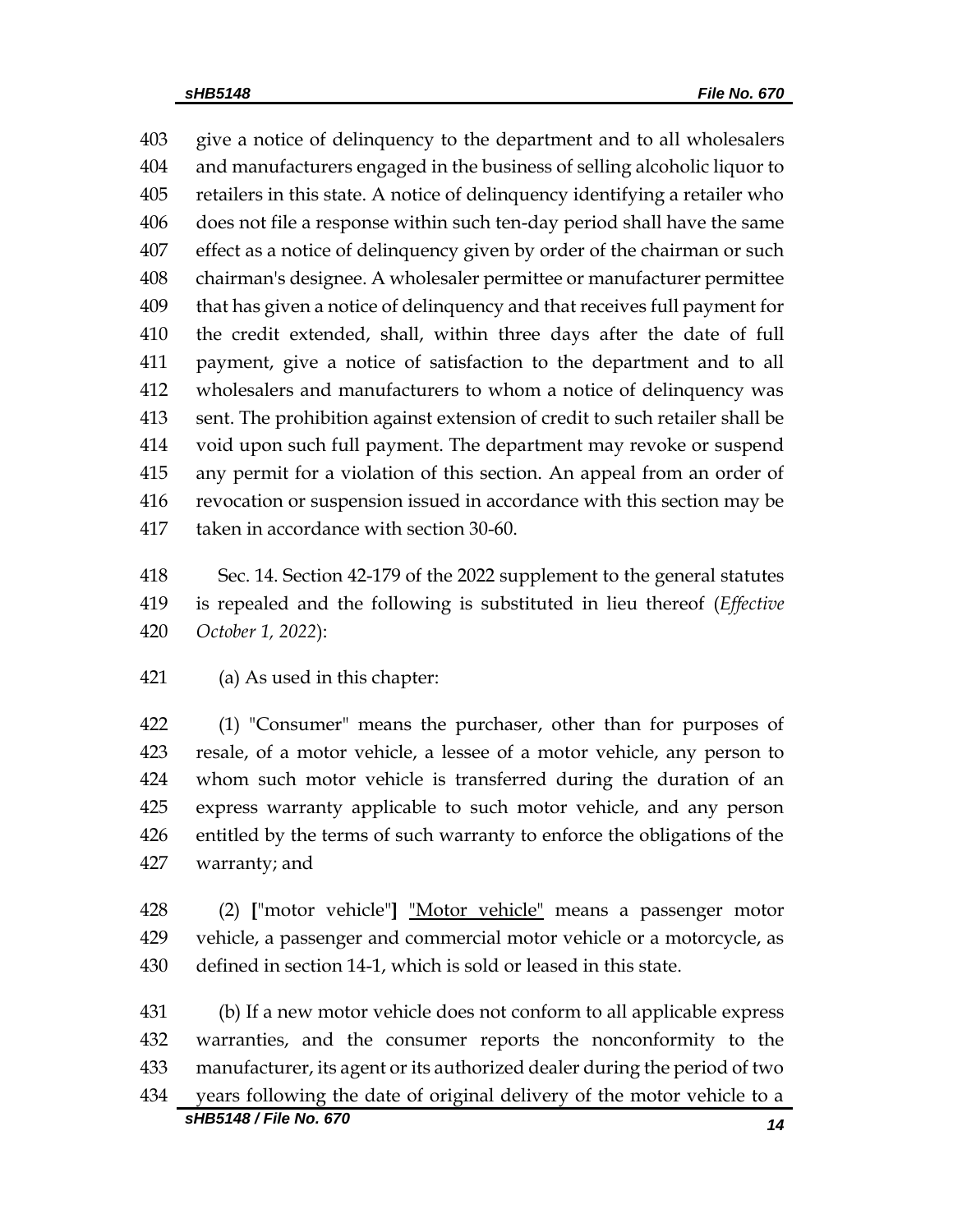consumer or during the period of the first twenty-four thousand miles of operation, whichever period ends first, the manufacturer, its agent or its authorized dealer shall make such repairs as are necessary to conform the vehicle to such express warranties, notwithstanding the fact that such repairs are made after the expiration of the applicable period.

 (c) No consumer shall be required to notify the manufacturer of a claim under this section and sections 42-181 to 42-184, inclusive, unless the manufacturer has clearly and conspicuously disclosed to the consumer, in the warranty or owner's manual, that written notification of the nonconformity is required before the consumer may be eligible for a refund or replacement of the vehicle. The manufacturer shall include with the warranty or owner's manual the name and address to which the consumer shall send such written notification.

449 (d) (1) If the manufacturer or its agents or authorized dealers are unable to conform the motor vehicle to any applicable express warranty by repairing or correcting any defect or condition which substantially impairs the use, safety or value of the motor vehicle to the consumer after a reasonable number of attempts, the manufacturer shall replace the motor vehicle with a new motor vehicle acceptable to the consumer, or accept return of the vehicle from the consumer and refund to the consumer, lessor and lienholder, if any, as their interests may appear, the following: **[**(1)**]** (A) The full contract price, including, but not limited to, charges for undercoating, dealer preparation and transportation and installed options; **[**, (2)**]** (B) all collateral charges, including but not limited to, sales tax, license and registration fees, and similar government charges; **[**, (3)**]** (C) all finance charges incurred by the consumer after he first reports the nonconformity to the manufacturer, agent or dealer and during any subsequent period when the vehicle is out of service by reason of repair; **[**,**]** and **[**(4)**]** (D) all incidental damages, if applicable, less a reasonable allowance for the consumer's use of the vehicle. **[**Incidental**]**

#### (2) For the purposes of this subsection, incidental damages include,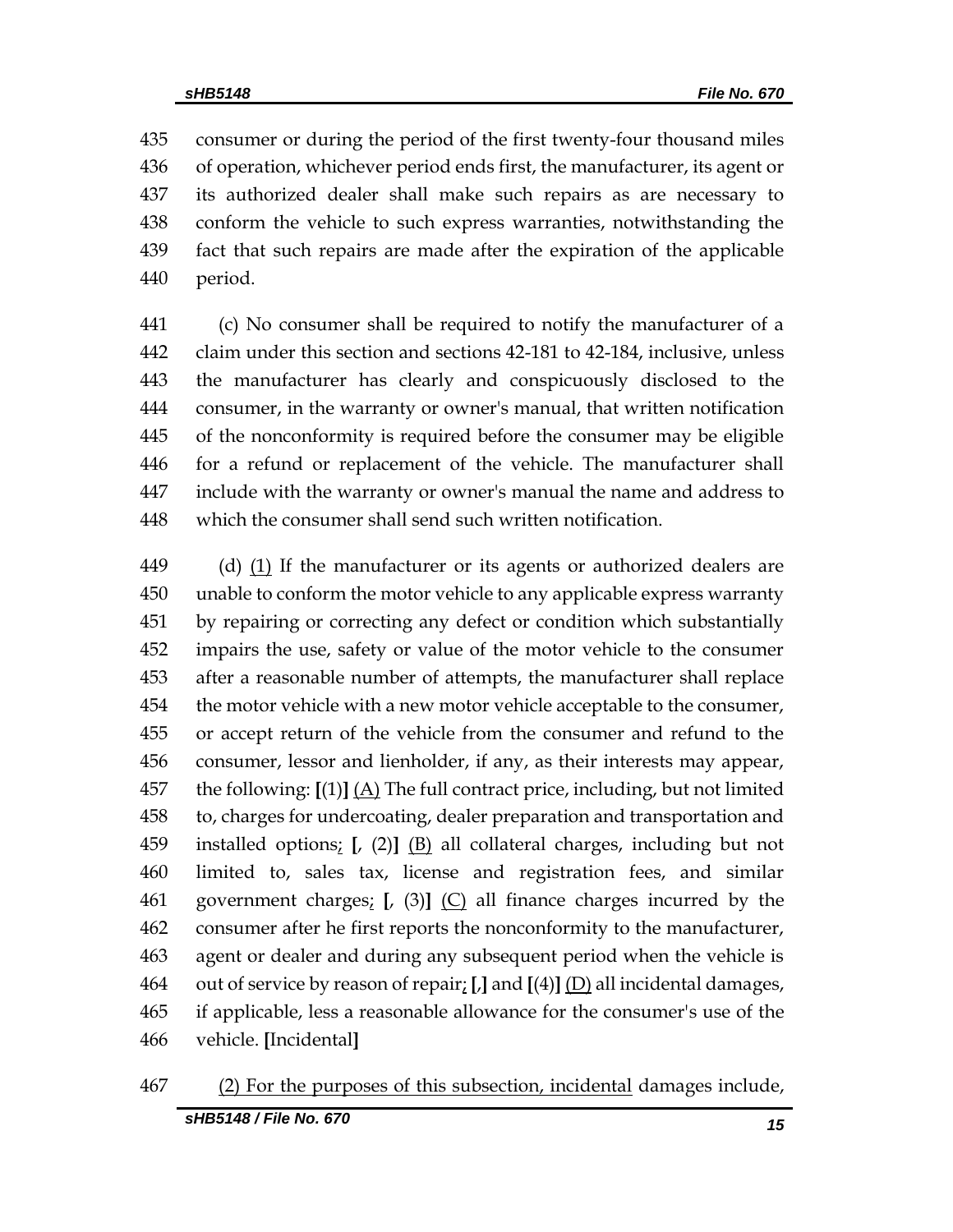but are not limited to, compensation for any commercially reasonable charges or expenses with respect to: (A) Inspection, receipt, transportation, care or custody of the motor vehicle; **[**,**]** (B) covering, returning or disposing of the motor vehicle; **[**,**]** (C) reasonable efforts to minimize or avoid the consequences of financial default related to the motor vehicle; **[**,**]** and (D) effectuating other remedies after a defect or condition that substantially impaired the motor vehicle has been reported to a dealership or manufacturer.

476 (3) No authorized dealer shall be held liable by the manufacturer for any refunds or vehicle replacements in the absence of evidence indicating that dealership repairs have been carried out in a manner inconsistent with the manufacturers' instructions. Refunds or replacements shall be made to the consumer, lessor and lienholder if any, as their interests may appear. A reasonable allowance for use shall be that amount obtained by multiplying the total contract price of the vehicle by a fraction having as its denominator one hundred twenty thousand and having as its numerator the number of miles that the vehicle traveled prior to the manufacturer's acceptance of its return.

 (4) It shall be an affirmative defense to any claim under this section **[**(i) that an**]** that: (A) An alleged nonconformity does not substantially impair such use, safety or value; **[**, or (ii) that**]** or (B) a nonconformity is the result of abuse, neglect or unauthorized modifications or alterations of a motor vehicle by a consumer.

491 (e)  $(1)$  It shall be presumed that a reasonable number of attempts have been undertaken to conform a motor vehicle to the applicable express warranties, if: **[**(1) the**]** (A) The same nonconformity has been subject to repair four or more times by the manufacturer or its agents or authorized dealers during the period of two years following the date of original delivery of the motor vehicle to a consumer or during the period of the first twenty-four thousand miles of operation, whichever period ends first, but such nonconformity continues to exist; **[**,**]** or **[**(2)**]** (B) the vehicle is out of service by reason of repair for a cumulative total of thirty or more calendar days during the applicable period, determined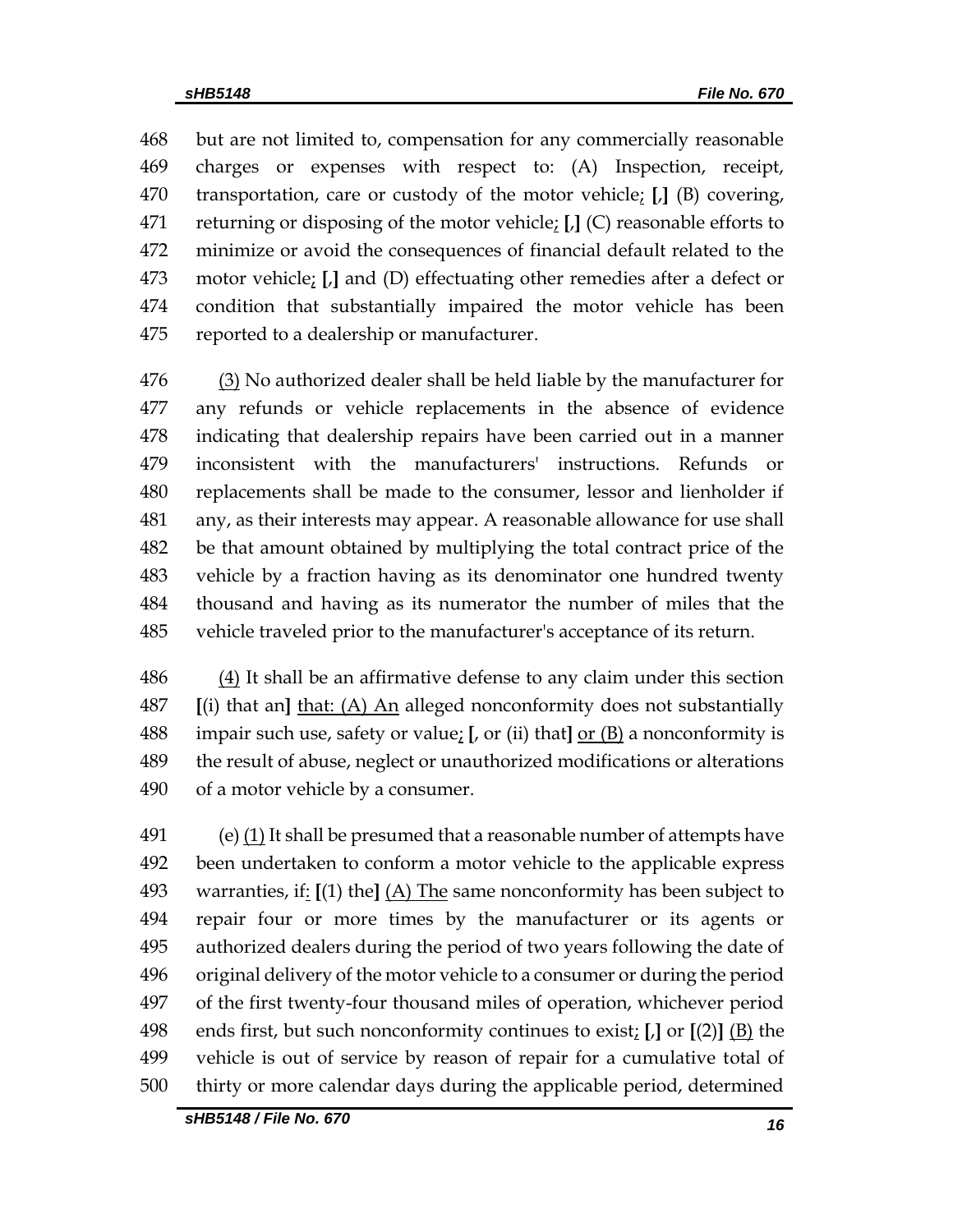# pursuant to **[**subdivision (1) of this subsection.**]** Such subparagraph (A) of this subdivision.

 (2) The two-year period and **[**such**]** thirty-day period set forth in subdivision (1) of this subsection shall be extended by any period of time during which repair services are not available to the consumer because of a war, invasion, strike or fire, flood or other natural disaster.

 (3) No claim shall be made under this section unless at least one attempt to repair a nonconformity has been made by the manufacturer or its agent or an authorized dealer or unless such manufacturer, its agent or an authorized dealer has refused to attempt to repair such nonconformity.

 (f) If a motor vehicle has a nonconformity which results in a condition which is likely to cause death or serious bodily injury if the vehicle is driven, it shall be presumed that a reasonable number of attempts have been undertaken to conform such vehicle to the applicable express warranties if the nonconformity has been subject to repair at least twice by the manufacturer or its agents or authorized dealers within the express warranty term or during the period of one year following the date of the original delivery of the motor vehicle to a consumer, whichever period ends first, but such nonconformity continues to exist. The term of an express warranty and such one-year period shall be extended by any period of time during which repair services are not available to the consumer because of war, invasion, strike or fire, flood or other natural disaster.

 (g) (1) No motor vehicle which is returned to any person pursuant to any provision of this chapter or in settlement of any dispute related to any complaint made under the provisions of this chapter and which requires replacement or refund shall be resold, transferred or leased in the state without clear and conspicuous written disclosure of the fact that such motor vehicle was so returned prior to resale or lease. Such disclosure shall be affixed to the motor vehicle and shall be included in any contract for sale or lease. The Commissioner of Motor Vehicles shall,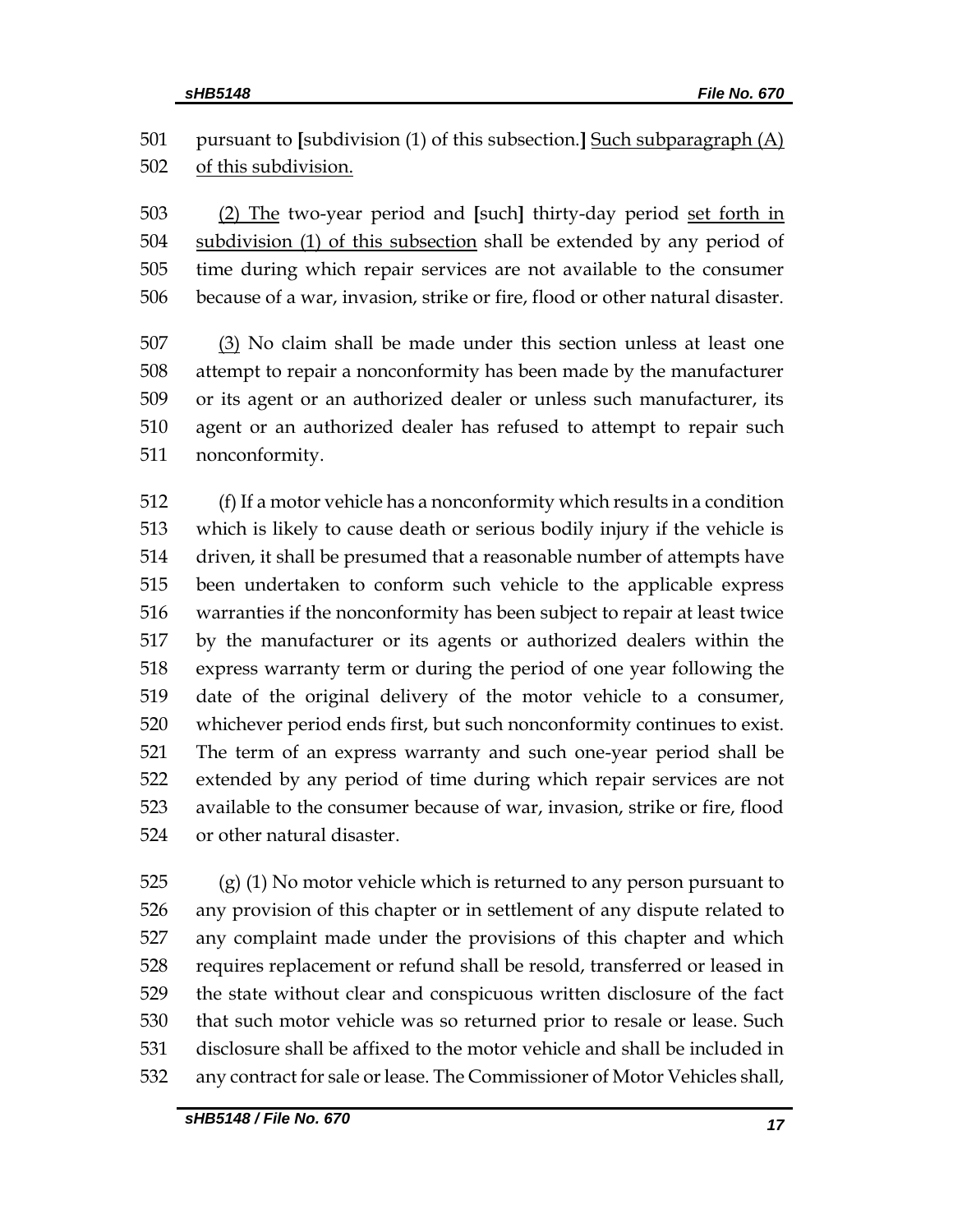by regulations adopted in accordance with the provisions of chapter 54, prescribe the form and content of any such disclosure statement and establish provisions by which the commissioner may remove such written disclosure after such time as the commissioner may determine that such motor vehicle is no longer defective.

 (2) For any motor vehicle subject to a complaint made under the provisions of this chapter, if a manufacturer accepts the return of a motor vehicle or compensates any person who accepts the return of a motor vehicle, whether the return is pursuant to an arbitration award or settlement, such manufacturer shall stamp the words "MANUFACTURER BUYBACK-LEMON" clearly and conspicuously on the face of the original title in letters at least one-quarter inch high and, not later than thirty days after receipt of the title, shall submit a copy of the stamped title to the Department of Motor Vehicles. The Department of Motor Vehicles shall maintain a listing of such buyback vehicles and in the case of any request for a title for a buyback vehicle, shall cause the words "MANUFACTURER BUYBACK-LEMON" to appear clearly and conspicuously on the face of the new title in letters which are at least one-quarter inch high. Any person who applies for a title shall disclose to the department the fact that such vehicle was returned as set forth in this subsection.

 (3) If a manufacturer accepts the return of a motor vehicle from a consumer due to a nonconformity or defect, in exchange for a refund or a replacement vehicle, whether as a result of an administrative or judicial determination, an arbitration proceeding or a voluntary settlement, the manufacturer shall notify the Department of Motor Vehicles and shall provide the department with all relevant information, including the year, make, model, vehicle identification number and prior title number of the vehicle. Such manufacturer shall stamp the words "MANUFACTURER BUYBACK-LEMON" clearly and conspicuously on the face of the original title in letters at least one- quarter-inch high, and, not later than thirty days after receipt of the title, shall submit a copy of the stamped title to the Department of Motor Vehicles. The Commissioner of Motor Vehicles shall adopt regulations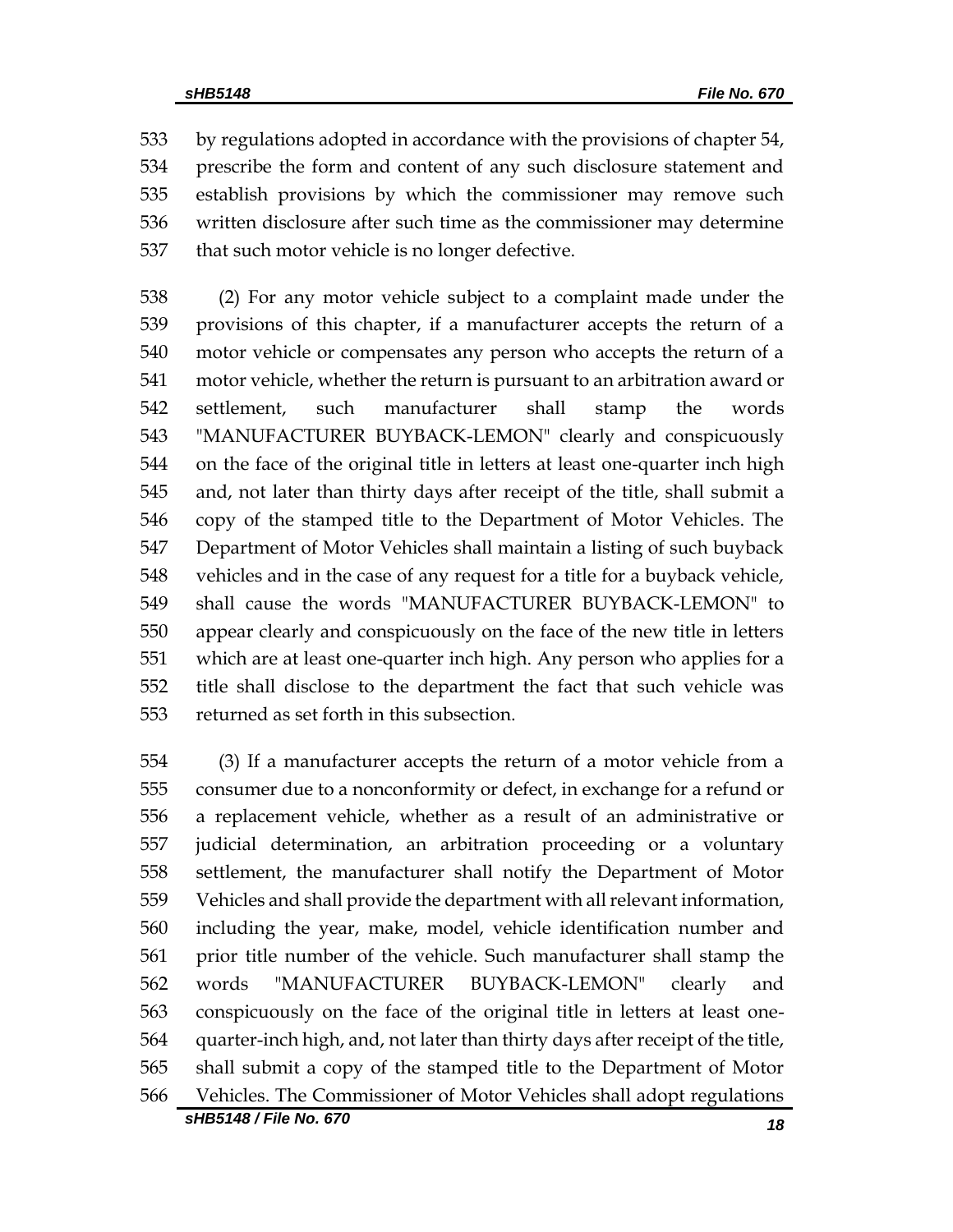in accordance with chapter 54 specifying the format and time period in which such information shall be provided and the nature of any additional information which the commissioner may require.

 (4) The provisions of this subsection shall apply to motor vehicles originally returned in another state from a consumer due to a nonconformity or defect in exchange for a refund or replacement vehicle and which a lessor or transferor with actual knowledge subsequently sells, transfers or leases in this state.

 (5) If a manufacturer fails to stamp a title as required by this subsection within thirty days of receipt of the title, the Department of Consumer Protection may impose a fine not to exceed ten thousand dollars on the manufacturer. Any such fine shall be deposited into the new automobile warranties account established pursuant to section 42- 190. A manufacturer that is aggrieved by a fine imposed pursuant to this subsection may, within ten days of receipt of written notice of such fine from the department, request, in writing, a hearing. The department shall, upon the receipt of all documentation necessary to evaluate the request, determine whether circumstances beyond the manufacturer's control prevented performance, and may conduct a hearing pursuant to chapter 54, if appropriate.

 (h) All express and implied warranties arising from the sale of a new motor vehicle shall be subject to the provisions of part 3 of article 2 of title 42a.

 (i) Nothing in this section shall in any way limit the rights or remedies which are otherwise available to a consumer under any other law.

 (j) If a manufacturer has established an informal dispute settlement procedure which is certified by the Attorney General as complying in all respects with the provisions of Title 16 Code of Federal Regulations Part 703, as in effect on October 1, 1982, and with the provisions of subsection (b) of section 42-182, the provisions of subsection (d) of this section concerning refunds or replacement shall not apply to any consumer who has not first resorted to such procedure.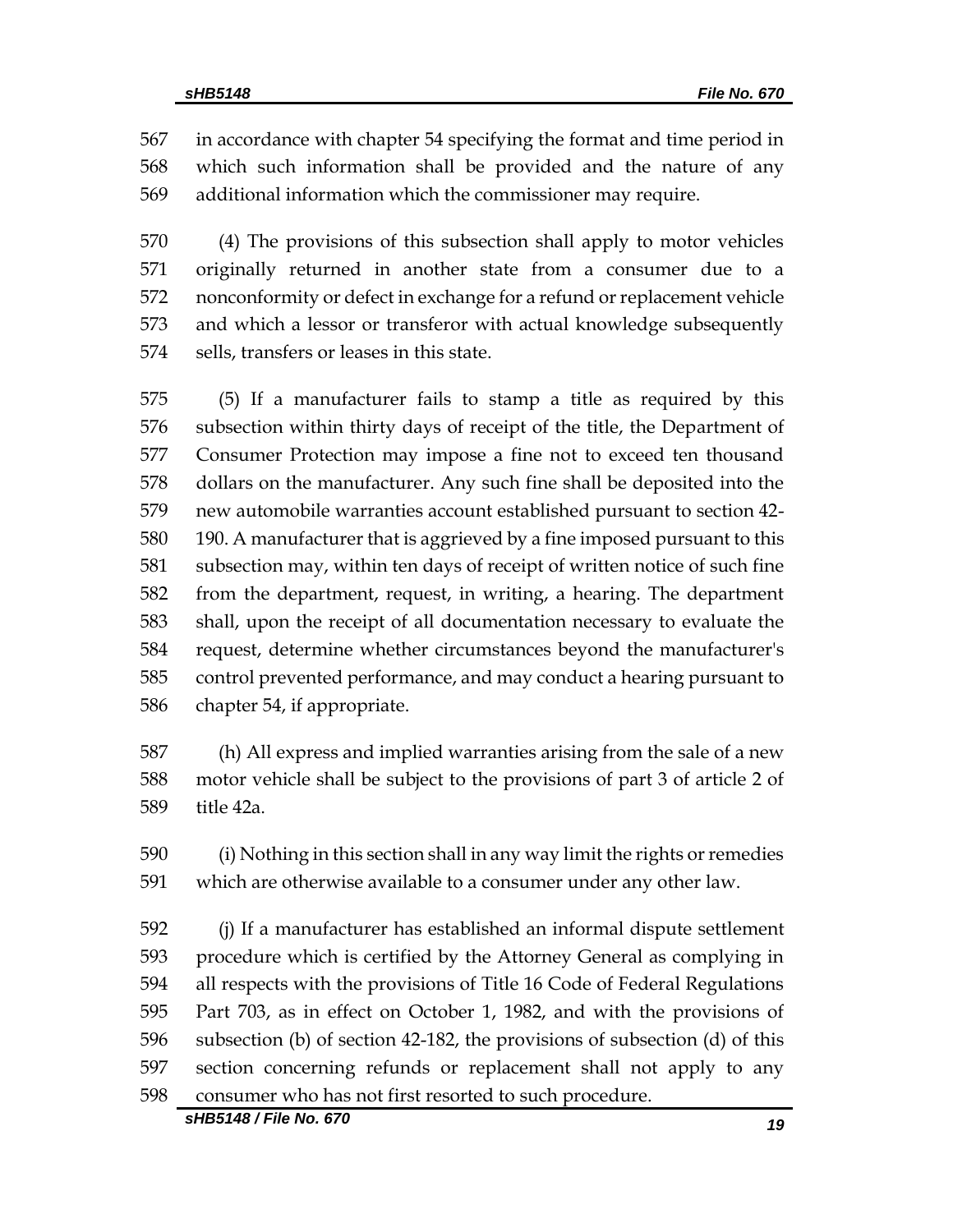(k) The Commissioner of Consumer Protection may adopt regulations, in accordance with the provisions of chapter 54, to implement the provisions of this section.

 Sec. 15. Section 42-162 of the general statutes is repealed and the following is substituted in lieu thereof (*Effective July 1, 2022*):

 The notice required by section 42-161, as amended by this act, shall contain the following information in plain language and a simple format: (1) An itemized statement of the owner's claim showing the amount due at the time of the notice and the date the amount became due; (2) a description of the personal property subject to the lien sufficient to permit its identification, except that any container including but not limited to a trunk, valise or box that is locked, fastened, sealed, or tied in a manner which hinders immediate access to its contents may be described as such without describing its contents; (3) a notice of denial of access to the personal property by the occupant if such denial is permitted under the terms of the rental agreement, such notice to provide the name, street address and telephone number of the owner whom the occupant may contact; (4) a demand for payment within a conspicuously specified time not less than fourteen days after delivery of the notice; and (5) a conspicuous statement that unless the amount due is paid within the sixty days after default the owner will advertise the personal property for sale or disposition and will sell or otherwise 621 dispose of such personal property, the date, time and place of such sale or disposition to be specified in the notice.

 Sec. 16. Subsection (a) of section 1-2b of the general statutes is repealed and the following is substituted in lieu thereof (*Effective July 1, 2022*):

 (a) For purposes of sections 1-100oo, 1-206, 2-71r, 4-176, 4-180, 4-183, 4a-52a, 4a-60q, 4a-63, 4a-100, 4e-34, 4e-35, 7-65, 7-148w, 7-247a, 7-473c, 7-478e, 8-3b, 8-3i, 8-7d, 8-26b, 8-169r, 8-293, 9-388, 9-608, 9-623, 10a-22c, 10a-22i, 10a-34a, 10a-109n, 12-35, 12-157, 12-242ii, 12-242jj, 13a-80, 13a-123, 15-11a, 16-41, 16-50c, 16-50d, 17a-103b, 19a-87, 19a-87c, 19a-209c,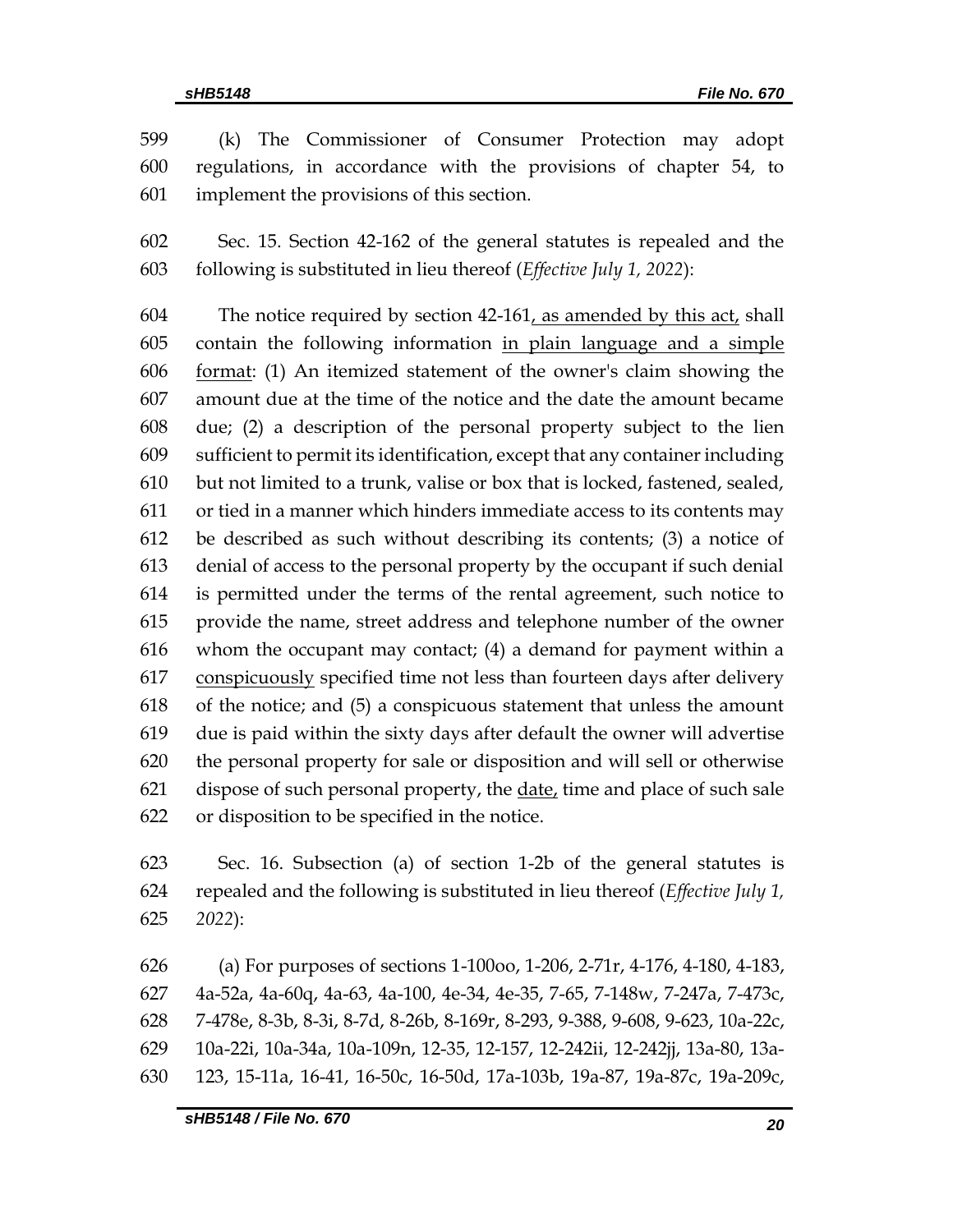19a-332e, 19a-343a, 19a-486a, 19a-486c, 19a-486d, 19a-497, 19a-507b, 20- 205a, 20-325a, 21-63, 21-80, 22-7, 22a-6b, 22a-6u, 22a-30, 22a-42d, 22a-42f, 22a-66d, 22a-137, 22a-178, 22a-225, 22a-228, 22a-250, 22a-354p, 22a-354s, 22a-354t, 22a-361, 22a-371, 22a-401, 22a-403, 22a-433, 22a-436, 22a-449f, 22a-449*l*, 22a-449n, 22a-504, 22a-626, 23-46, 23-65j, 23-651, 23-65p, 25-32, 25-32e, 25-331, 25-34, 25-204, 25-234, 29-108d, 31-57c, 31-57d, 31-355, 32- 613, 33-663, 33-929, 33-1053, 33-1219, 34-521, 35-42, 36a-50, 36a-51, 36a- 52, 36a-53, 36a-82, 36a-184, 36a-493, 36b-62, 36b-72, 38-323a, 38a-344, 38a-676, 38a-724, 38a-788, 42-158j, **[**42-161,**]** 42-181, 42-182, 42-186, 42- 271, 45a-716, 46b-115w, 46b-128, 47-42d, 47-74f, 47-88b, 47-236, 47-284, 47a-11b, 47a-11d, 47a-13a, 47a-14h, 47a-56b, 49-2, 49-4a, 49-8, 49-8a, 49- 10b, 49-31b, 49-51, 49-70, 51-90e, 52-57, 52-59b, 52-63, 52-64, 52-195c, 52- 350e, 52-351b, 52-361a, 52-362, 52-565a, 52-605, 52-606, 53-401, 53a-128, 53a-128d, 53a-207 and 54-82c and chapter 965, any reference to certified mail, return receipt requested, shall include mail, electronic, and digital methods of receiving the return receipt, including all methods of receiving the return receipt identified by the Mailing Standards of the United States Postal Service in Chapter 500 of the Domestic Mail Manual or any subsequent corresponding document of the United States Postal 650 Service.

| This act shall take effect as follows and shall alliend the following |                 |               |  |
|-----------------------------------------------------------------------|-----------------|---------------|--|
| sections:                                                             |                 |               |  |
|                                                                       |                 |               |  |
| Section 1                                                             | July 1, 2022    | 42-159        |  |
| Sec. 2                                                                | July 1, 2022    | 42-160        |  |
| Sec. 3                                                                | July 1, 2022    | $42-161(b)$   |  |
| Sec. 4                                                                | July 1, 2022    | 42-163        |  |
| Sec. 5                                                                | July 1, 2022    | 42-164        |  |
| Sec. 6                                                                | July 1, 2022    | $20-432(g)$   |  |
| Sec. 7                                                                | October 1, 2022 | $20-691(b)$   |  |
| Sec. 8                                                                | October 1, 2022 | $21-71(d)$    |  |
| Sec. 9                                                                | October 1, 2022 | $21a-420(21)$ |  |
| Sec. 10                                                               | October 1, 2022 | $21a-420z(e)$ |  |
| Sec. 11                                                               | October 1, 2022 | $29-143b(b)$  |  |
| Sec. 12                                                               | October 1, 2022 | $30-37f(a)$   |  |
| Sec. 13                                                               | October 1, 2022 | $30-48(b)$    |  |

This act shall take effect as follows and shall amend the following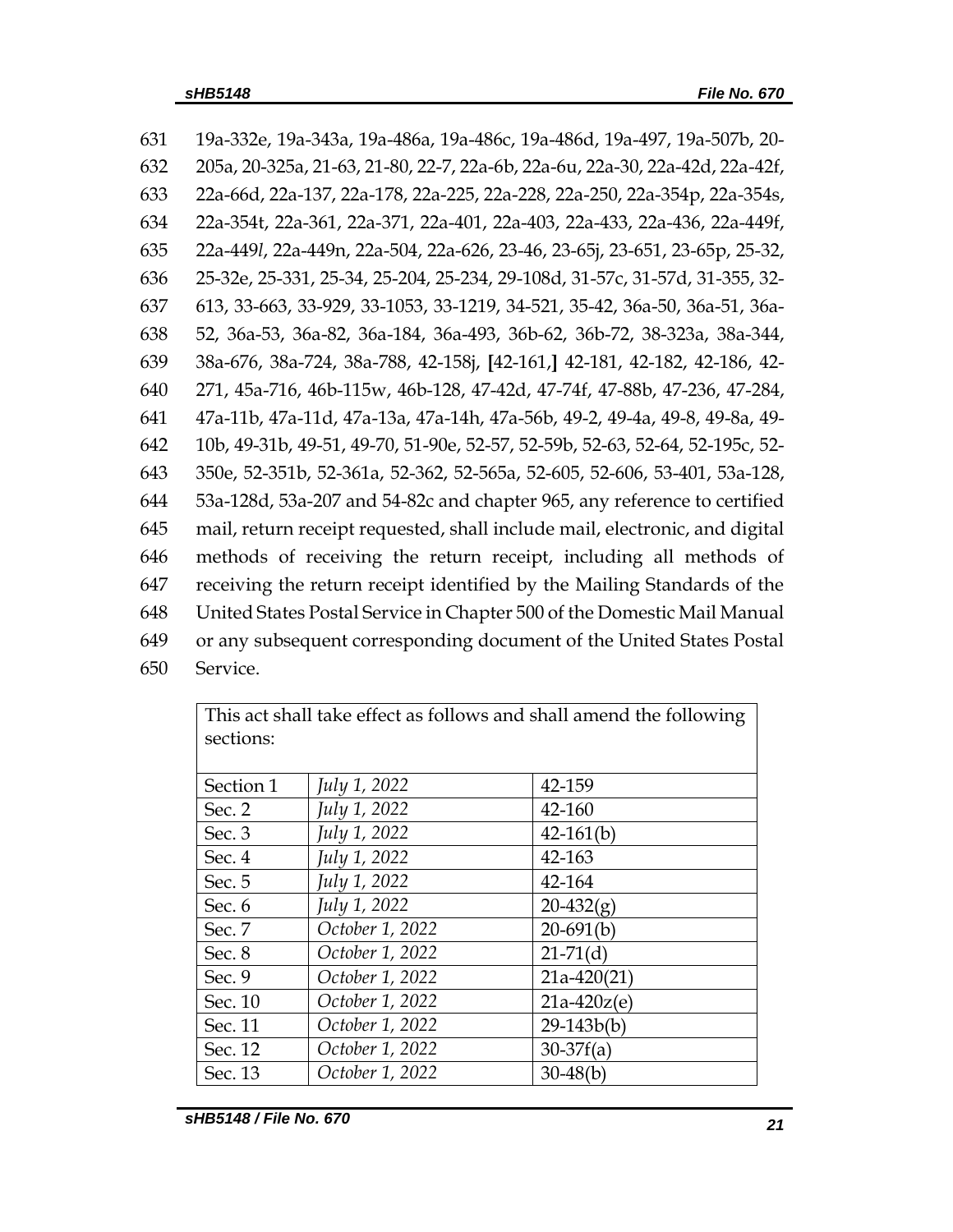| Sec. 14 | October 1, 2022 | 42-179    |
|---------|-----------------|-----------|
| Sec. 15 | July 1, 2022    | 42-162    |
| Sec. 16 | July 1, 2022    | $1-2b(a)$ |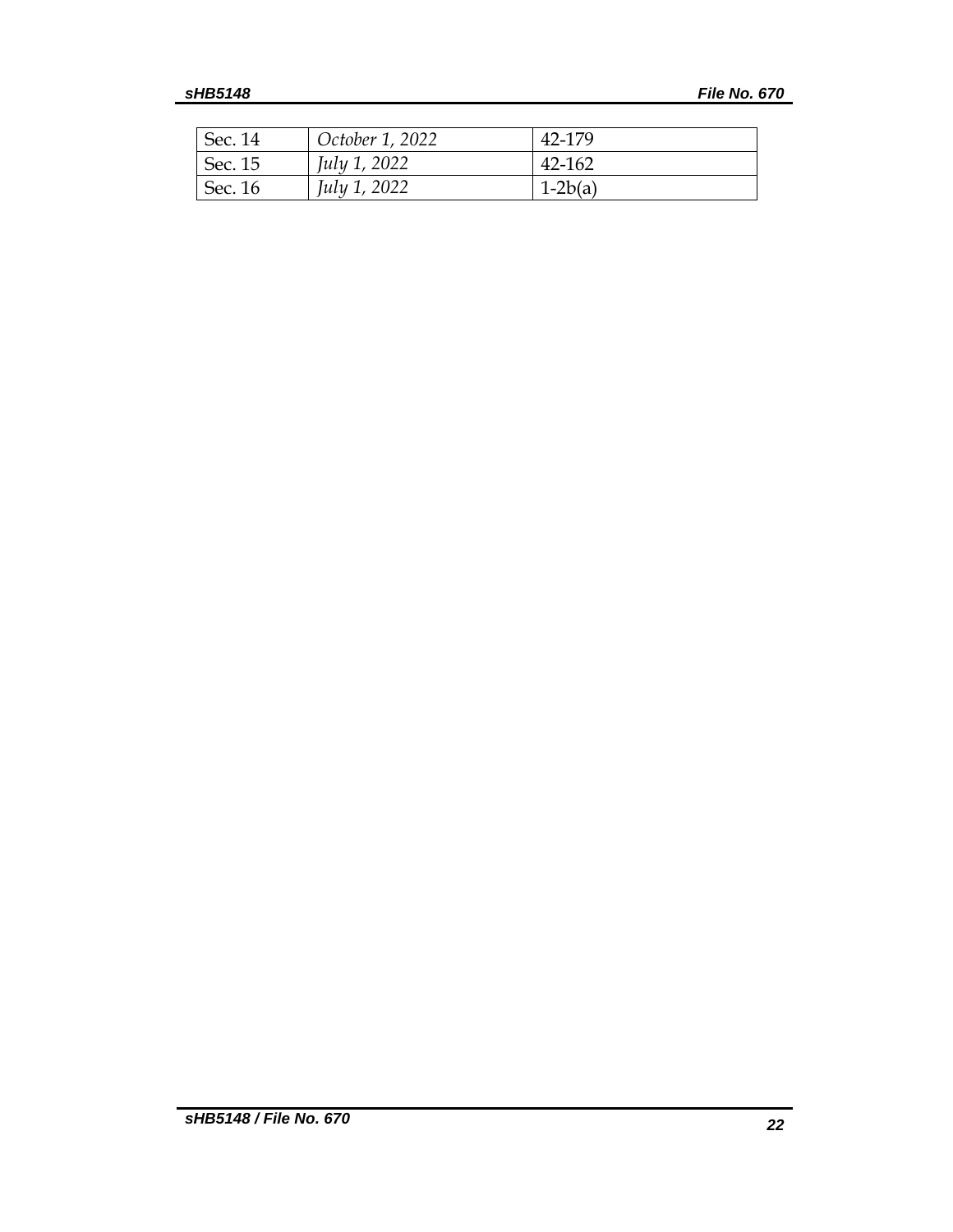*The following Fiscal Impact Statement and Bill Analysis are prepared for the benefit of the members of the General Assembly, solely for purposes of information, summarization and explanation and do not represent the intent of the General Assembly or either chamber thereof for any purpose. In general,*  fiscal impacts are based upon a variety of informational sources, including the analyst's professional *knowledge. Whenever applicable, agency data is consulted as part of the analysis, however final products do not necessarily reflect an assessment from any specific department.*

## *OFA Fiscal Note*

*State Impact:* None

*Municipal Impact:* None

#### *Explanation*

The bill makes various changes to self-service storage facilities and certain consumer protection statutes resulting in no fiscal impact to the state.

House "A" makes various changes to consumer protection statutes resulting in no fiscal impact to the state.

*The Out Years*

*State Impact:* None

*Municipal Impact:* None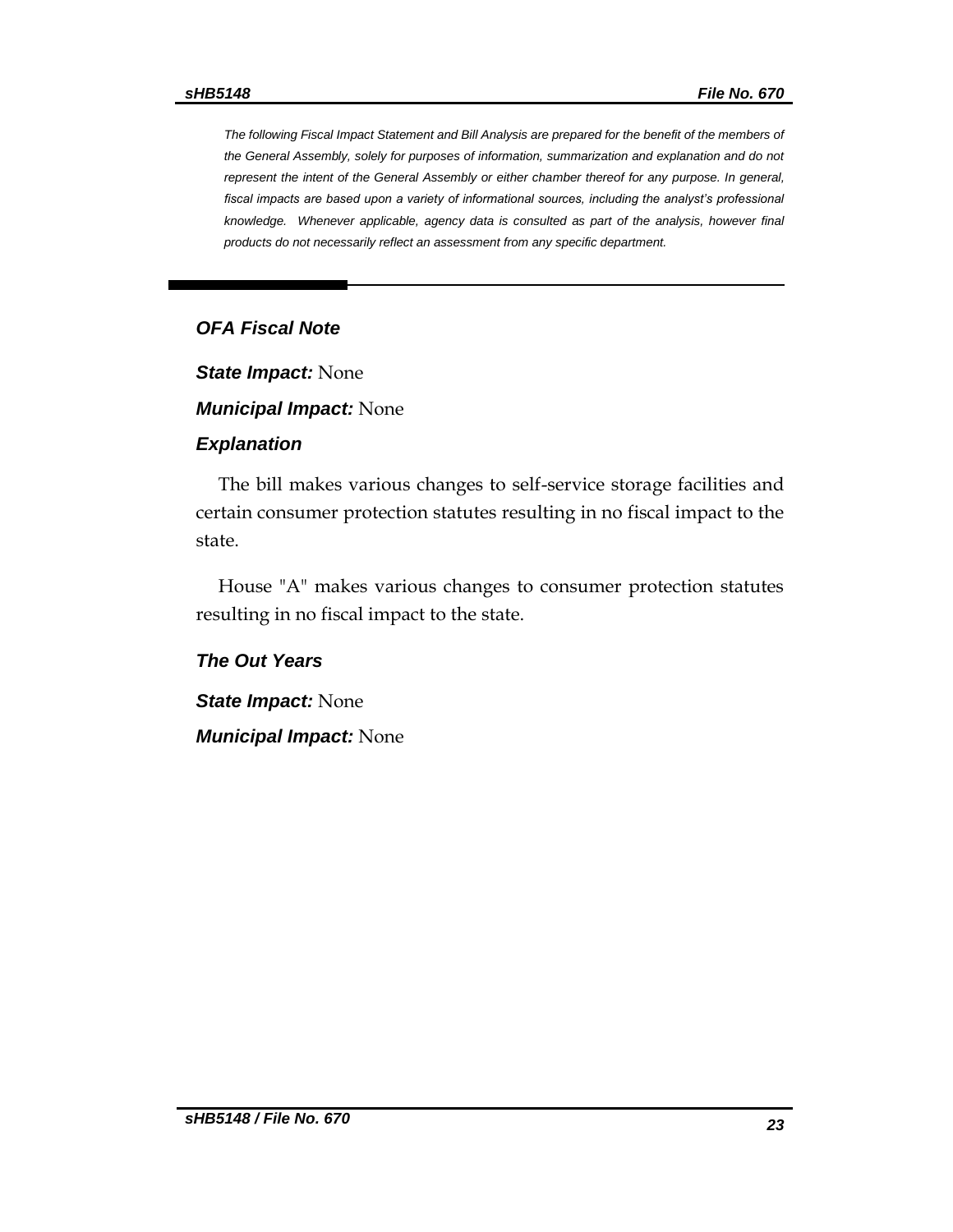#### **OLR Bill Analysis**

**sHB 5148 (as amended by House "A")\***

### *AN ACT CONCERNING SELF-SERVICE STORAGE FACILITIES AND REVISIONS TO CERTAIN STATUTES CONCERNING CONSUMER PROTECTION.*

### **SUMMARY**

By law, the owner of a self-service storage facility has a lien upon any personal property left in the facility by a renter who defaults on a rental agreement. Before selling or disposing of the property, the facility owner must follow certain specific procedures for, among other things, notifying the defaulting renter and advertising the sale.

This bill makes several changes to the self-storage facilities lien process, including allowing (1) facility owners to have motor vehicles, vessels, or trailers towed off the property under certain circumstances; (2) online sales; and (3) additional types of notices and advertisements for sales.

The bill also makes various minor, technical, and conforming changes in the consumer protection statutes.

\*House Amendment " $A$ " (1) eliminates the option of providing a notice by mail with a certificate of mailing, (2) requires a notice by registered or certified mail to have a unique U.S. Postal Service tracking number instead of a return receipt request, (3) adds requirements concerning the presentation of and information in the notice, and (4) makes conforming changes.

EFFECTIVE DATE: October 1, 2022, except the storage lien provisions and a home improvement contractor technical change (§ 6) are effective July 1, 2022.

### **MOTOR VEHICLES, VESSELS, OR TRAILERS**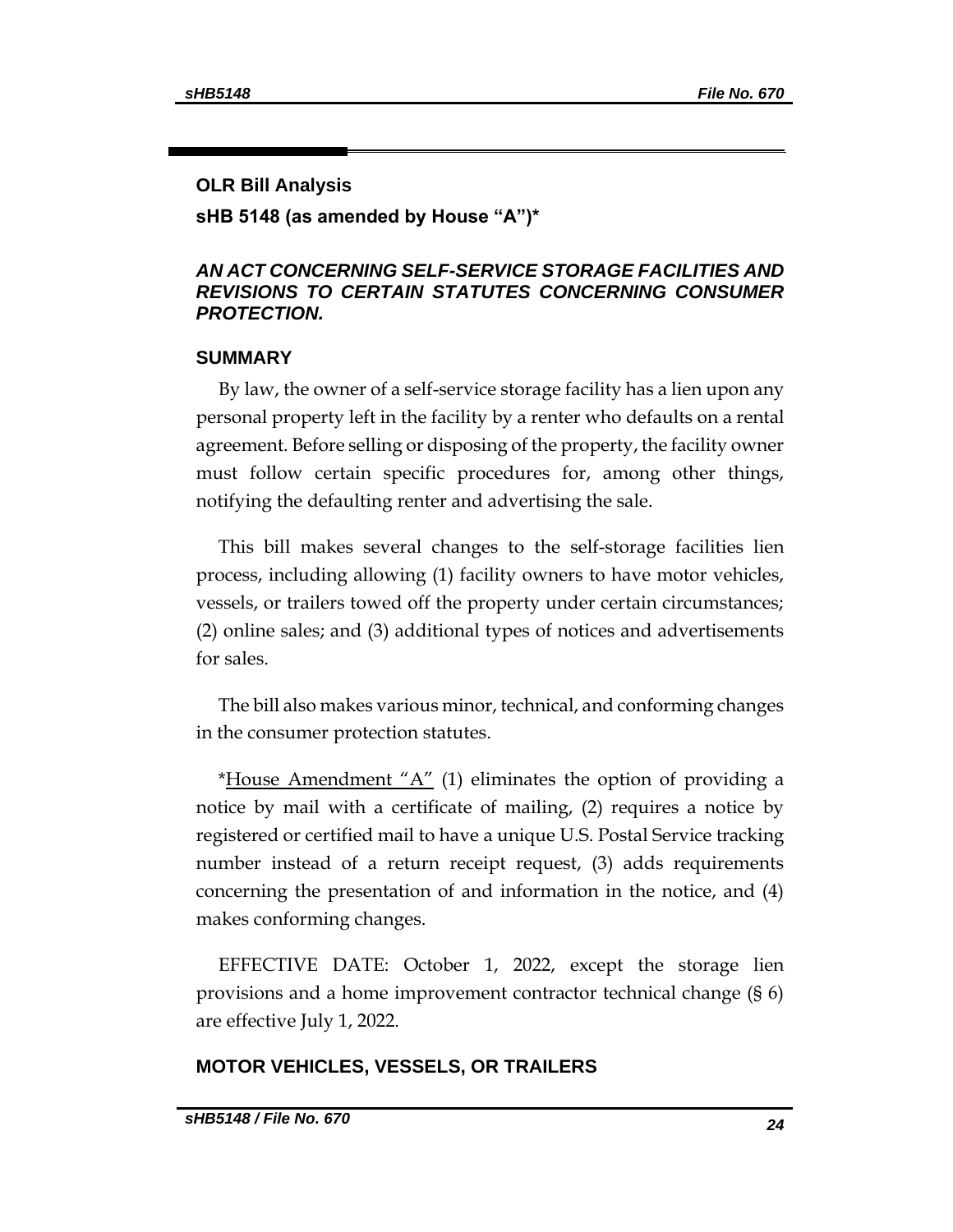The bill allows facility owners to have motor vehicles, vessels, or trailers towed from the facility by an insured towing service if rent, labor, or other valid charges related to the property are unpaid or unsatisfied for at least 60 days.

If the facility owner complies with this provision, then he or she does not need to comply with the existing law's notice requirements that apply specifically to motor vehicles and vessels (e.g., providing notice to the Department of Motor Vehicles or Secretary of the State (SOTS), as applicable, and following other specified procedures).

### **NOTICE REQUIREMENT**

Existing law requires a facility owner to provide written notice to the defaulting renter, and anyone who filed a valid security interest in the property with SOTS, of the owner's intention to satisfy the lien (i.e., sell the property). The bill limits this notice requirement to those individuals who filed a valid security interest in the occupant's name.

Current law, requires notice to be sent by e-mail or registered or certified mail, return receipt requested, to the renter's last-known address. The bill eliminates the requirement for a notice by registered or certified mail to have a return receipt request and instead requires it to have a unique U.S. Postal Service tracking number.

Under current law, the notice must include:

- 1. an itemized statement of the owner's claim showing the amount due at the time of the notice and when it became due;
- 2. a description of the personal property subject to the lien sufficient to identify it (except certain containers that cannot immediately be accessed may be described without describing their contents);
- 3. if allowed under the rental agreement terms, a notice denying access to the personal property by the renter with the owner's contact information (i.e., name, street address, and telephone number);